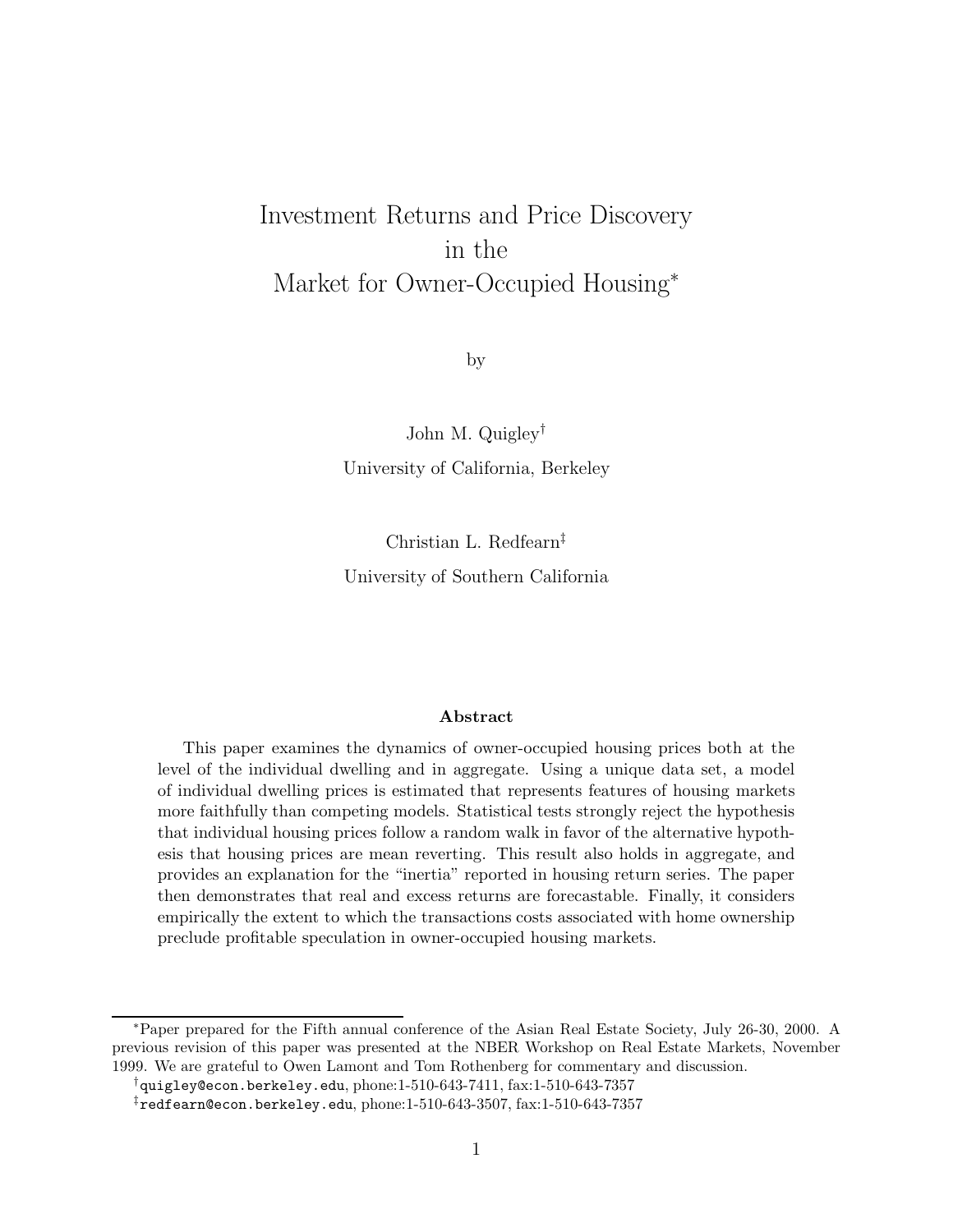## **1 Introduction**

Many of the features that distinguish owner-occupied housing from other goods imply it is traded in a specialized and peculiar market. The heterogeneity of housing, its indivisibility and durability, its fixed location, and the large capital requirement for home purchase represent substantial deviations from the textbook ideal of the perfect market. Housing is both a consumption good and a store of wealth, but its market looks neither like conventional goods nor capital markets. Housing markets are decentralized, characterized by high transactions and search costs, the complete absence of futures markets, and a dearth of professional traders willing to buy and sell houses in the way equities and commodities are routinely traded. Given the many frictions associated with housing transactions, it should be no surprise to find housing price behavior at odds with that predicted by simple models of housing markets.<sup>1</sup> Indeed, since Case and Shiller (1990) reported that both real and excess returns were forecastable, several other researchers (Guntermann and Norrbin (1991), Gatzlaff (1994), and Malpezzi (1999), among others) have documented predictable returns in housing markets, typically by demonstrating that some aggregate price series exhibit "inertia" in returns. However, little is known about the dynamics of individual housing prices or whether the "inertia" found in aggregate prices has foundations the level of the dwelling.

This paper examines the dynamics of owner-occupied housing markets using a body of data uniquely suited to this task. The data consist of each and every house sale in Sweden during a thirteen-year period. We develop a model of housing prices that more closely represents market features that are specific to housing markets, incorporating a more general, and more appropriate, structure of prices at the level of the individual dwelling. This supports a direct test of the hypothesis that individual dwelling prices follow a random walk against the alternative hypothesis of mean reversion. We then link these results to movements in aggregate measures of housing prices and their dynamic properties. The model is more general than other widely-used methods of measuring aggregate housing prices.<sup>2</sup> Our

<sup>1</sup>Grossman and Stiglitz (1980) show that positive information costs alone preclude an informationally efficient market.

<sup>2</sup>For example, the "standard method"–used extensively in academic and professional research and reported by government agencies (i.e., OFHEO)–is shown to be a special case of the model developed below.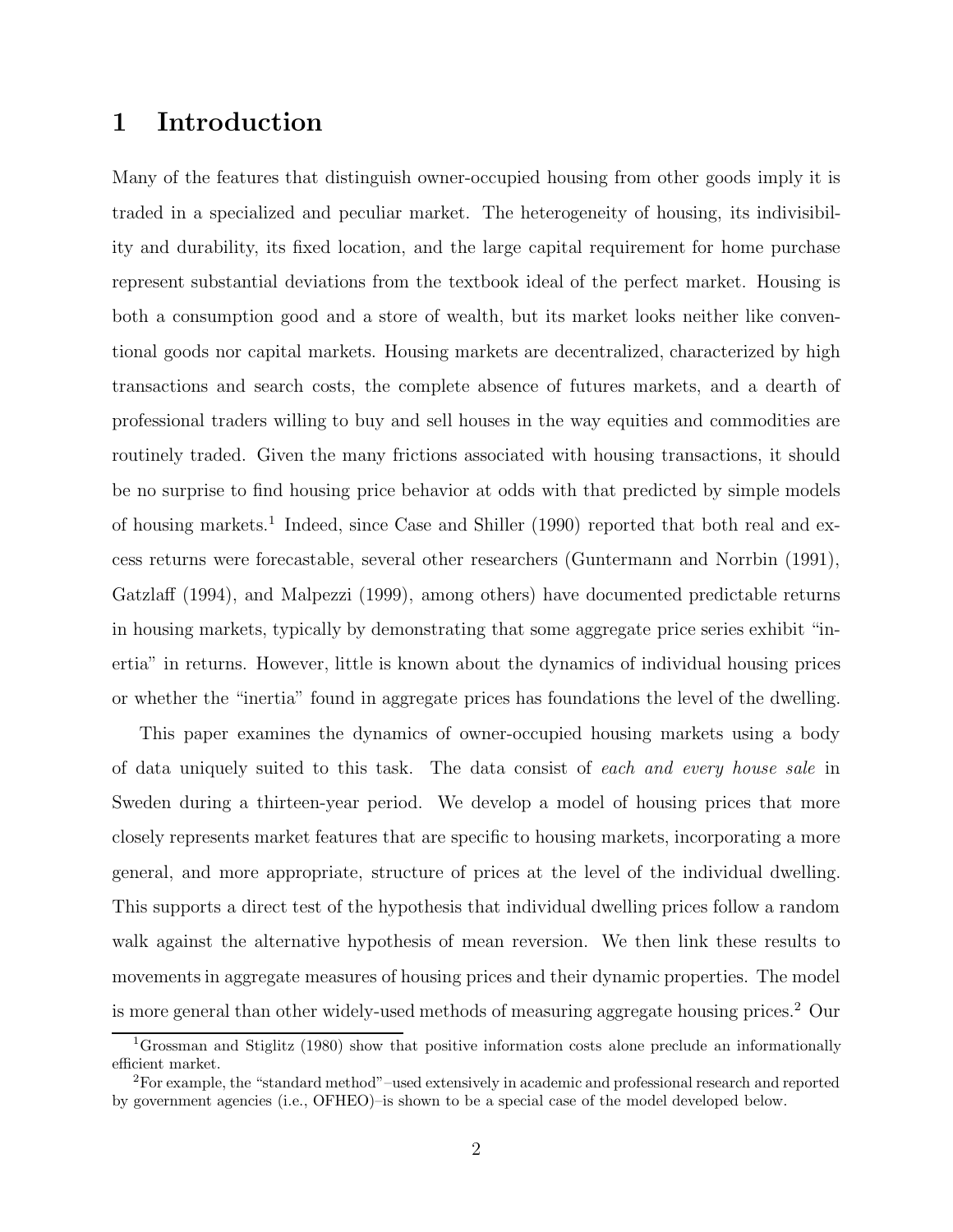framework supports explicit tests of the assumptions implicit in the conventional models.

Maximum likelihood results clearly indicate that, at the individual dwelling level, house prices do not follow a random walk. It is evident that the error variances in prices are an increasing function of time between sales, but the variances do not conform to the behavior implied by a random walk. The high, but not perfect, serial correlation in the error structure at the individual dwelling level implies that changes in aggregate housing prices will also be serially correlated in a predictable way. The empirical results indicate that shocks to prices persist over several years, offering a powerful explanation for the observed predictability in aggregate housing prices.

Finally, the paper addresses whether there exists an investment rule that consistently yields extra-normal returns, given this understanding of the structure of aggregate returns. Using data on repeat sales of the same, unchanged, dwelling and standard bootstrap techniques, the value of this information to different economic agents is examined. The results of this section show that–while returns are somewhat predictable–the institutional structure of housing markets precludes consistent excess returns. In fact, the simulations suggest that economic agents in housing markets compete away the excess profits to approximately the level of the transactions costs of buying and selling housing for the typical participant. The results should be generalizable to other housing markets–as detailed below, the costs associated with entry and exit to the markets studied are similar to those in other markets.

Section 2 develops a general model of housing prices that permits an explicit test for a random walk in individual housing prices. This section demonstrates that a widely employed method of measuring housing prices, proposed by Bailey, Muth, and Nourse (1963) and extended by Case and Shiller (1987), is a special case of the general model. The data are described in Section 3. Section 4 presents a set of empirical results: tests for random walk in house prices against the alternative of a mean reverting process, and the link between individual pricing errors and aggregate price movements. Tests for the predictability of aggregate returns appear in Section 5, as do evaluations of the profitability of plausible investment rules available to market actors. Section 6 concludes.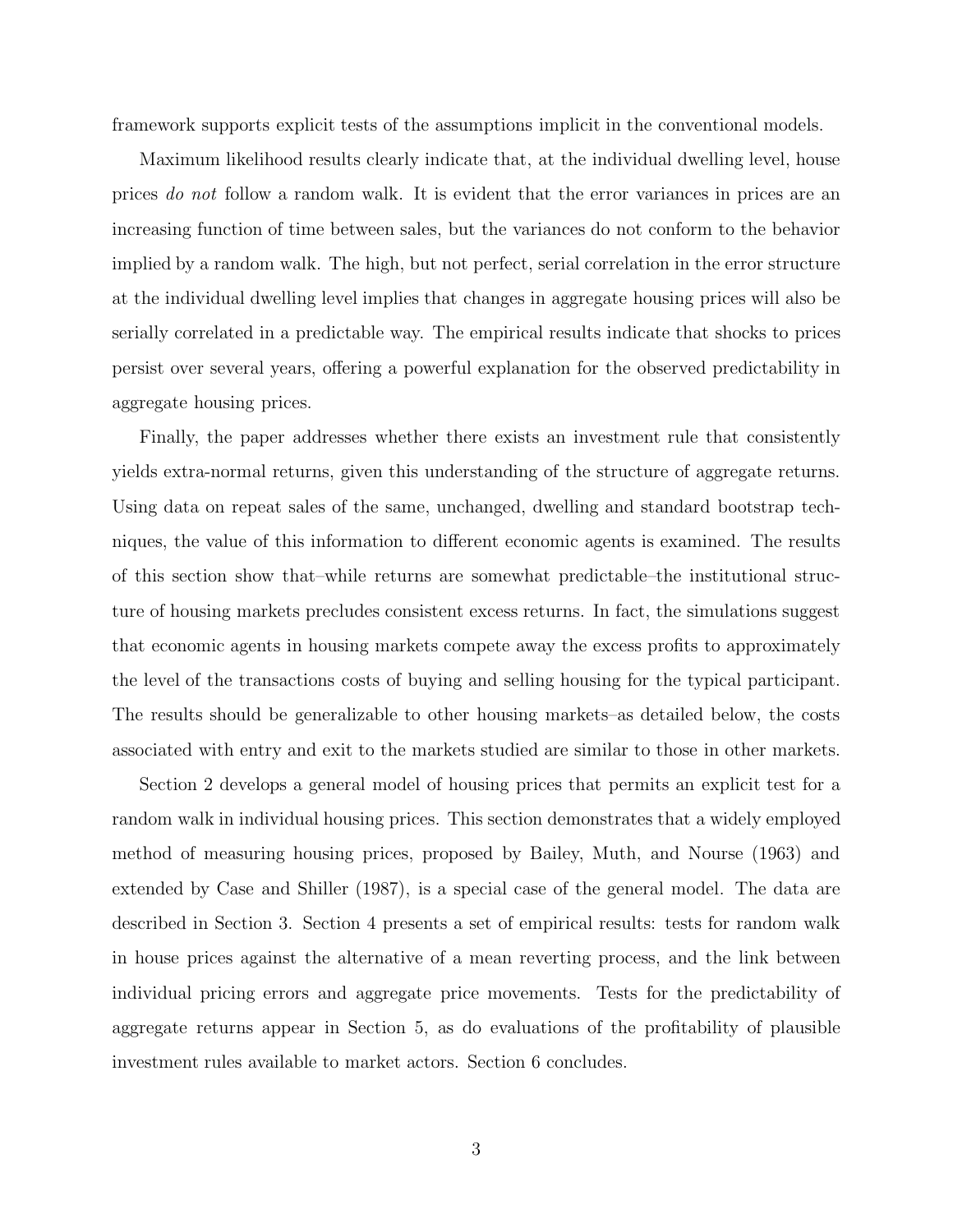## **2 A Simple Model of Housing Prices**

Price discovery in housing markets cannot occur as it does in many other contexts. Unlike routinely purchased goods, housing transacts infrequently. Most other goods can be transported to the market offering the highest return; this is impossible in the case of housing. The fixed location of housing implies that even dwellings with identical physical structures may differ in price simply because the price incorporates a complicated set of site-specific amenities and costs. Furthermore, the stock of housing is characterized by diversity–dwellings vary widely across structural attributes, style, and vintage. In short, "comparison shopping" in housing markets is more problematic than it is in many other goods markets; it is substantially more difficult to determine the market price of a dwelling when every other previously sold dwelling is necessarily an imperfect substitute.

As a result, housing markets are characterized by a costly process matching heterogeneous agents on both sides of a transaction involving a heterogeneous good. The expensive and time-consuming search in which buyers and sellers engage implies that, in housing markets, sales prices are determined by a small number of participants. Certainly, the observed sale price of any dwelling may deviate substantially from one that would be obtained if information in housing markets were costless.

In practice, buyers, sellers, and their agents estimate the "market price" of a home by utilizing the information embodied in the set of previously sold dwellings. The usefulness of any one of these sales as a reference depends its similarity across several dimensions: physical, spatial, and temporal. Because housing trades infrequently, the arrival of new information about market values is slow. Indeed, from an informational standpoint, the closest comparable sale across these various dimensions may be the previous sale of the same dwelling.

The effort to uncover the market value of a dwelling is further complicated by the fact that an observed sales price is not only a function of market value, but also of unobserved buyer and seller characteristics (Quan and Quigley 1991). For any given sale, all that is known is that an offer was received that was higher the owner's reservation price.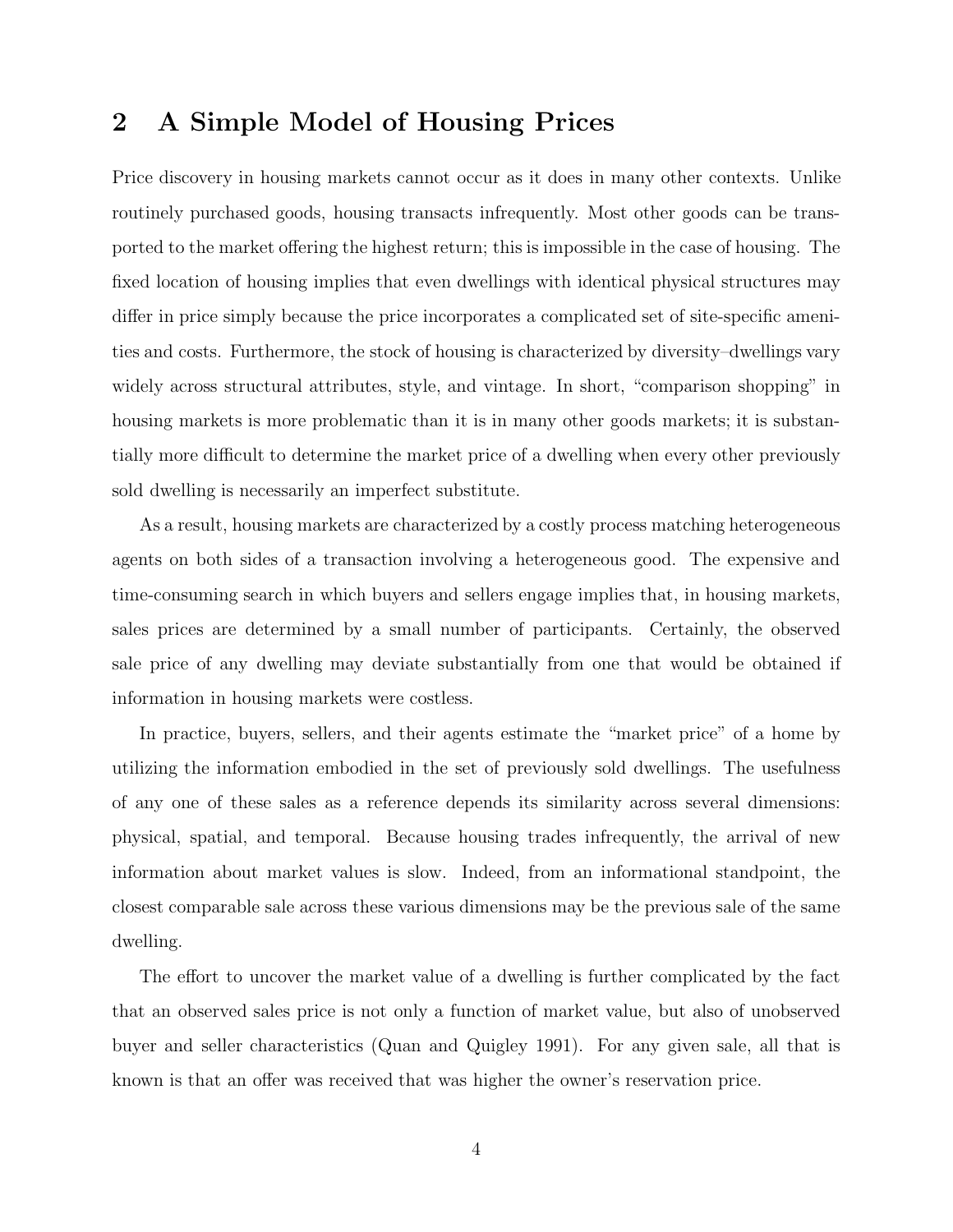The model presented below addresses the price dynamics of housing markets at the level of the individual dwelling by accounting for two sources of stochastic error. The first is white noise at the time of sale, reflecting unobserved buyer and seller characteristics in a thin market. The urgency to purchase on the part of the buyer and the holding costs incurred by the the seller are two examples of factors that can cause the price of a particular dwelling to deviate from the price that would be obtained in a thick market, i.e., a market with many bidders and comparable dwellings for sale.

The second type of pricing error characterizes the price dynamics in housing markets at the level of the individual dwelling. In a perfect housing market, "errors" in price would reflect new information about the market's valuation of the dwelling and would fully and permanently be incorporated into the dwelling's price. In this case housing prices would follow a random walk. In an imperfect market, pricing errors could persist because market participants either fail to perceive them or lack the ability to exploit them.

Let the log sale price of dwelling  $i$  at time  $t$  be given by

(1) 
$$
V_{it} = P_t + Q_{it} + \xi_{it} = P_t + X_{it}\beta + \xi_{it},
$$

where  $V_{it}$  is the log of the observed sales price of dwelling i at time t,  $P_t$  is the log of aggregate housing prices.  $Q_{it}$  is the log of housing quality. Housing quality is parameterized by  $X_{it}$ , the set of relevant dwelling attributes, and  $\beta$ , a vector of coefficients from which implicit prices can be derived for each attribute. The stochastic component is a composite error,

$$
(2) \quad \xi_{it} = \varepsilon_{it} + \eta_{it},
$$

reflecting the two sources of uncertainty in the model discussed above: that which occurs at the time of sale,  $\eta_{it}$ , and that which persists over time,  $\varepsilon_{it}$ .  $\eta_{it}$  is white-noise, with mean 0 and variance  $\sigma_{\eta}^2$ . As discussed above, the persistence of pricing errors reflects the process by which the housing market incorporates new information about the market price of a dwelling. The arrival of new information in the form of other dwelling sales will eventually eliminate the previous pricing error. We model this persistence as an autocorrelated process:

$$
(3) \quad \varepsilon_{it} = \lambda \varepsilon_{i,t-1} + \mu_{it},
$$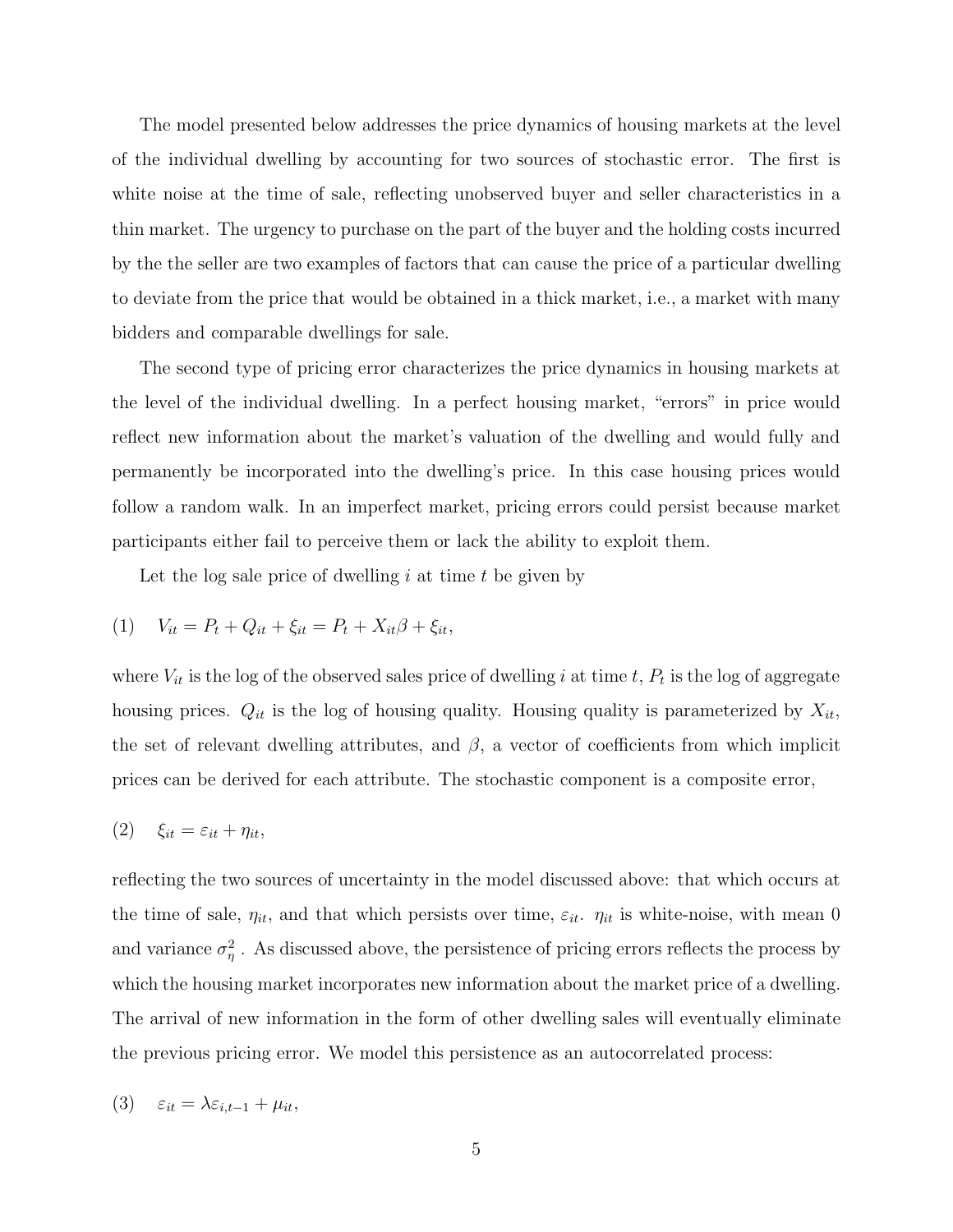where  $\mu_{it}$  is distributed with mean 0 and variance  $\sigma_{\mu}^2$ .

If  $\lambda < 1$ , the first two moments of  $\xi_{it}$  are finite and given by

(4) 
$$
E[\xi_{it}] = E[\varepsilon_{it} + \eta_{it}] = E[\lambda \varepsilon_{i,t-1} + \mu_{it} + \eta_{it}] = \sum_{s=0}^{\infty} \lambda^s E[\mu_{t-s}] + E[\eta_{it}] = 0,
$$

and, using  $E[\mu_{it} \eta_{j\tau}] = 0 \,\forall \, \{i, j, t, \tau\}$  and  $E[\mu_{it} \mu_{j\tau}] = 0 \,\forall \, \{i \neq j, t \neq \tau\},$ 

(5) 
$$
E[(\xi_{it})^2] = E[(\varepsilon_{it} + \eta_{it})^2] = \sum_{s=0}^{\infty} \lambda^s E[\mu_{t-s}^2] + E[\eta_{it}^2] = \sigma_{\mu}^2 \sum_{s=0}^{\infty} \lambda^s + \sigma_{\eta}^2 = \frac{\sigma_{\mu}^2}{(1 - \lambda^2)} + \sigma_{\eta}^2.
$$

Because housing sales are infrequent, the covariance is more usefully defined for general intervals between sales, i.e.,

(6) 
$$
V[\xi_{it}, \xi_{i\tau}] = E[\xi_{it}\xi_{i\tau}]
$$
  
\n
$$
= E[(\varepsilon_{it} + \eta_{it})(\varepsilon_{i\tau} + \eta_{i\tau})]
$$
  
\n
$$
= E[\varepsilon_{it}\varepsilon_{i\tau}] + E[\eta_{it}\eta_{i\tau}]
$$
  
\n
$$
= E\left[\lambda^{t-\tau}\varepsilon_{i\tau} + \sum_{j=0}^{\tau}\mu_{t-j}\right]\varepsilon_{i\tau}
$$
  
\n
$$
= \lambda^{t-\tau} E[\varepsilon_{i\tau}^2]
$$
  
\n
$$
= \lambda^{t-\tau} \left(\frac{\sigma_{\mu}^2}{1-\lambda^2}\right)
$$

The error structure developed in this section is identified by multiple observations of sales on the same dwelling. Note also that, if the null hypothesis that the autocorrelation coefficient  $\lambda$  equals one holds, the derivation of the moments of the error structure presented above are not meaningful, as the infinite series in equations (5) and (6) do not converge. Thus, if prices follow a random walk, the unconditional variance of  $\varepsilon_{it}$ , and therefore of  $\xi_{it}$ , does not exist.

However, with multiple sales the hedonic model, equation (1), can be differenced

(7) 
$$
V_{it} - V_{i\tau} = X_{it}\beta + P_t - X_{i\tau}\beta - P_\tau + \xi_{it} - \xi_{i\tau}.
$$

If dwellings are unchanged between sales, $3$  the model simplifies to

(8) 
$$
V_{it} - V_{i\tau} = P_t - P_\tau + \xi_{it} - \xi_{i\tau}
$$
.

<sup>3</sup>This assumption is discussed below.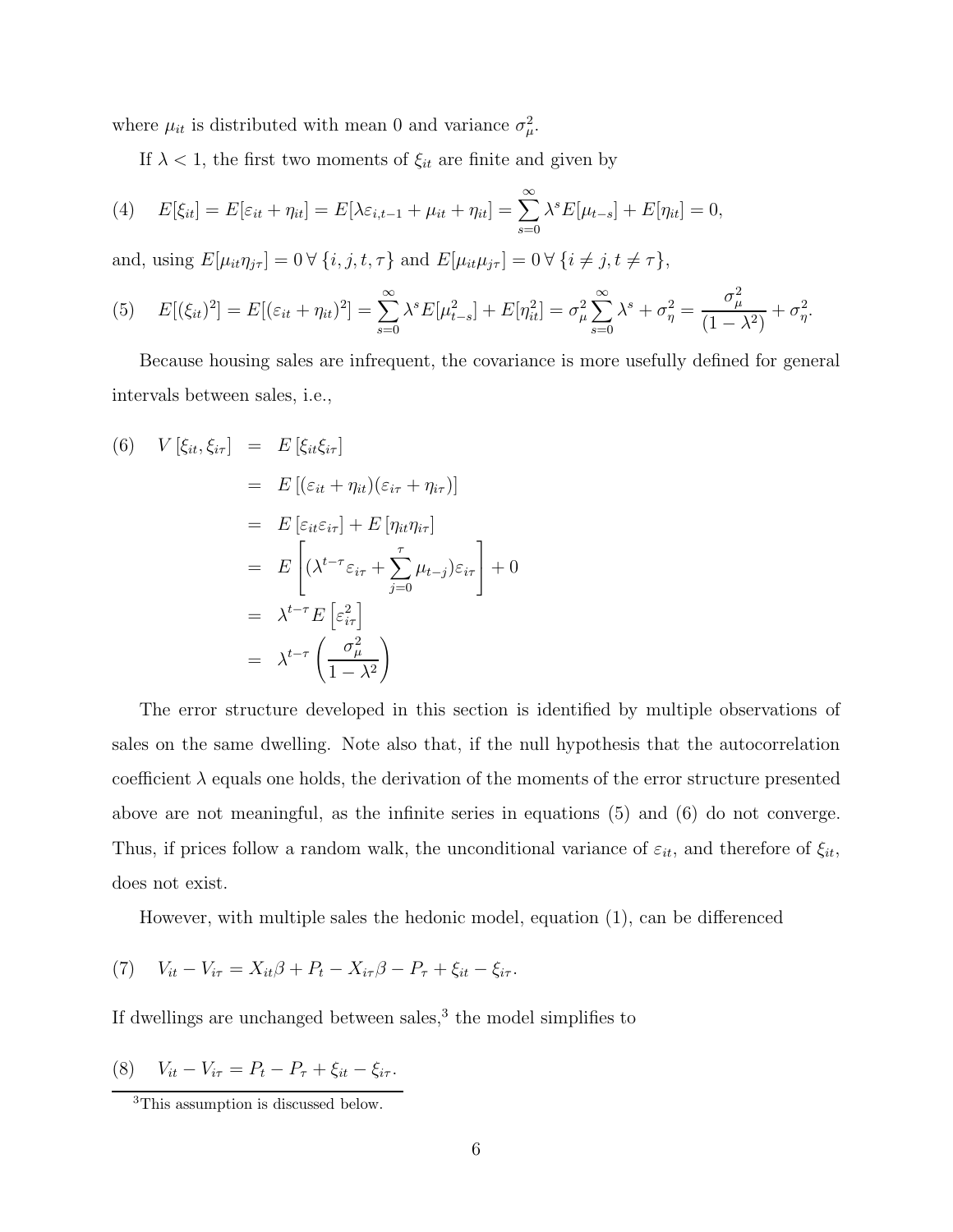This can be estimated with the regression

$$
(9) \tV_{it} - V_{i\tau} = D_{it\tau} + \Xi_{it\tau},
$$

where  $D_{it\tau}$  is a matrix of dummy variables indicating time of sale;  $D_{it\tau}$  takes -1 at the time of the first sale,  $+1$  at the second, and 0 elsewhere.  $\Xi_{it\tau}$  is the differenced stochastic terms,  $\xi_{it} - \xi_{i\tau}$ .

Note that in this form, the unconditional variance of the stochastic term exists even if the error process follows a random walk. Indeed, when  $\lambda = 1$ , the variance of the error term  $\Xi_{it\tau}$  is linear in the time between sales, that is, for sales at t and  $\tau$ ,

(10) 
$$
E[(\Xi_{it})^2|t-\tau<\infty]=\sigma^2_{\mu}(t-\tau).
$$

The covariance matrix associated with the regression based on multiple sales, equation (9), is block diagonal with each block representing the set of repeat sales of an unchanged dwelling. The general form of the covariance matrix, **Ψ**, is

(11) 
$$
\Psi = E[\Xi_{it\tau}, \Xi_{j\gamma}] = \left(\frac{\sigma_\mu^2}{1 - \lambda^2}\right) \left(\lambda^{t-g} - \lambda^{t-\gamma} - \lambda^{\tau-g} + \lambda^{\tau-\gamma}\right) + \sigma_\eta^2 \left(I_{tg} - I_{t\gamma} - I_{\tau g} + I_{\tau\gamma}\right)
$$

The indicator variables,  $I_{jk}$  equal 1 if  $j = k$  and 0 otherwise. Consider the three types of elements which comprise the covariance matrix. The diagonal elements, the variances of each draw of  $\Xi_{it\tau}$  (where  $t = g$  and  $\tau = \gamma$ ) are given by

(12) 
$$
V[(\xi_{it}-\xi_{i\tau}),(\xi_{it}-\xi_{i\tau})]=\left(\frac{2\sigma^2_{\mu}}{1-\lambda^2}\right)\left(1-\lambda^{t-\tau}\right)+2\sigma^2_{\eta}.
$$

Whenever unchanged dwellings are sold three or more times, there exist "adjacent" paired sales.<sup>4</sup> These are given by

(13) 
$$
V[(\xi_{it} - \xi_{i\tau}), (\xi_{i\tau} - \xi_{i\gamma})] = \left(\frac{\sigma_{\mu}^2}{1 - \lambda^2}\right) \left(\lambda^{t - \tau} - \lambda^{t - \gamma} - 1 + \lambda^{\tau - \gamma}\right) - \sigma_{\eta}^2.
$$

Whenever dwellings are sold four or more times, there exist "non-adjacent" paired sales. In these cases, there is no individual sale common to either paired sale. These elements are defined by

(14) 
$$
V[(\xi_{it} - \xi_{i\tau}), (\xi_{ig} - \xi_{i\gamma})] = \left(\frac{\sigma_{\mu}^2}{1 - \lambda^2}\right) \left(\lambda^{t-g} - \lambda^{t-\gamma} - \lambda^{\tau-g} + \lambda^{\tau-\gamma}\right)
$$

<sup>&</sup>lt;sup>4</sup>Adjacent paired sales are those which share an individual sale. That is, if dwelling i sells three times  $(t, \tau, \gamma)$ , then the first paired sales are at times t and  $\tau$ , while the second results from the two sales at  $\tau$  and  $\gamma$ . They are "adjacent" in the sense that both pairs share the observation at time  $\tau$ .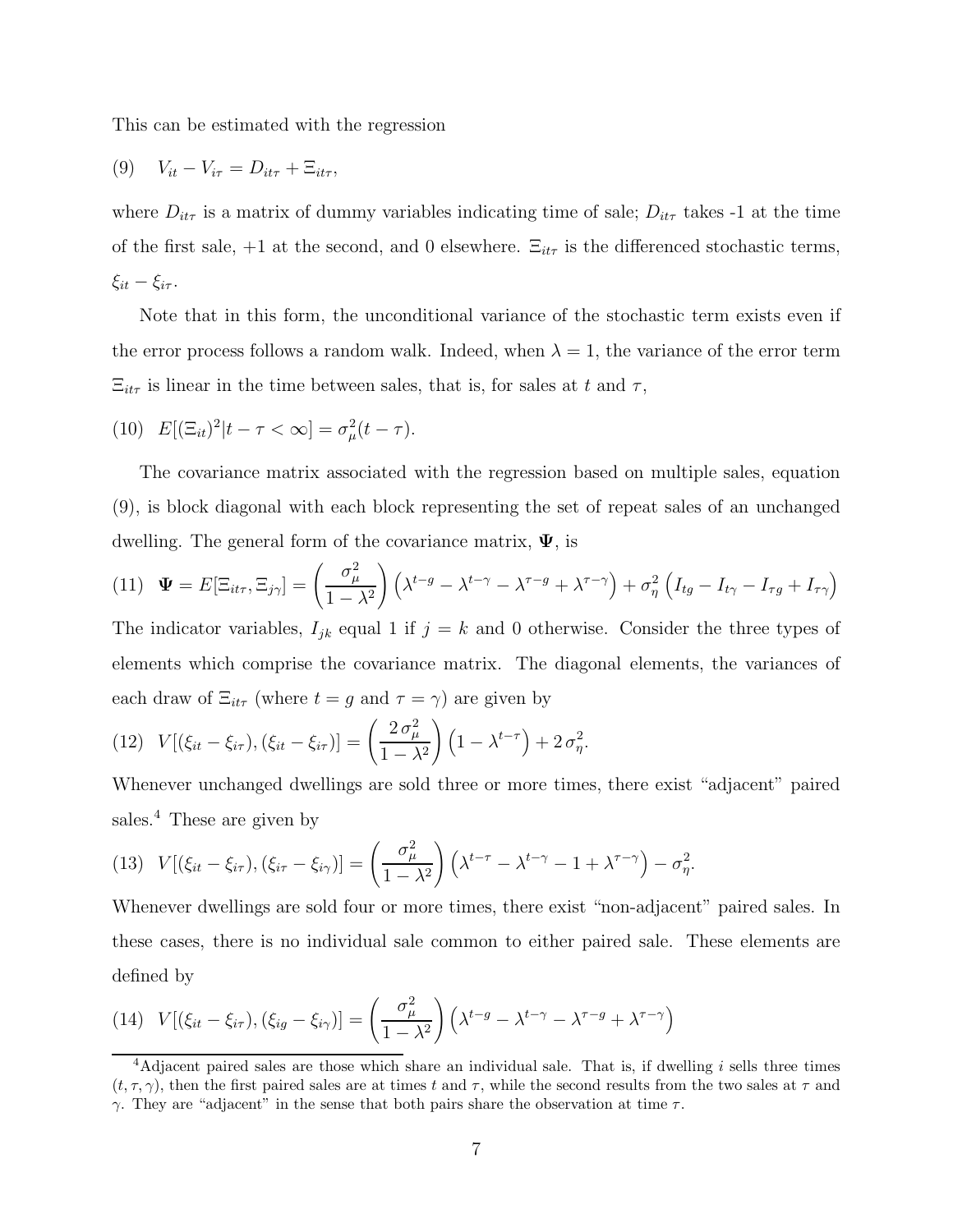Note that, if indeed  $\lambda$  does equal one, then the model developed above collapses into the "weighted repeat sales" model proposed by Case and Shiller (1987) and widely employed in academic research<sup>5</sup>

The weighted repeat sales model uses assumptions about the error structure in house prices to generate efficient parameter estimates of the effect of time on aggregate housing price levels. Case and Shiller argue that there is a drift in housing "value," that it follows a Gaussian random walk, and that the variance of housing prices is therefore linear in the time between sales. The weighted repeat sales procedure, as typically implemented, makes this explicit assumption about the form of heteroskedasticity in addition to an implied assumption concerning the covariance between any two paired sales. Specifically, it is assumed that the covariances are zero everywhere. Neither of these assumptions has been tested formally. However, because the "weighted repeat sales" method is a special case of the more general model developed above, a joint test of its maintained hypotheses can be developed by testing the null hypothesis that  $\lambda = 1$  against  $\lambda \neq 1$ .

## **3 Data**

We rely upon data compiled by Statistics Sweden consisting of *all* arms-length sales of single family housing in Sweden from 1981 to 1993. The data are unique both in their breadth– each housing sale in Sweden is recorded - and in their detail, with an extensive array of

(15) 
$$
V_{it} - V_{i\tau} = P_t - P_{\tau} + \varepsilon_t - \varepsilon_{\tau} + \eta_{it} - \eta_{i\tau}
$$

$$
= P_t - P_{\tau} + (\lambda^{t-\tau} - 1)\varepsilon_{\tau} + \sum_{s=0}^{t-\tau-1} \lambda^s \mu_{t-s} + \eta_{it} - \eta_{i\tau}.
$$

$$
= P_t - P_{\tau} + \sum_{s=0}^{t-\tau-1} \mu_{t-s} + \eta_{it} - \eta_{i\tau}.
$$

This equation is the same regression employed, either directly and indirectly, in many applications and is the same technique utilized by the Office of Federal Housing Enterprise Oversight (OFHEO) in the construction of their aggregate price indexes. Variants on this index are marketed by private firms to portfolio investors. The variance structure of the weighted repeat sales method can be derived from the general model developed above. If  $\lambda$  is required to be 1, the covariance matrix is diagonal with elements  $\sigma_{\mu}^2(t-\tau) + 2\sigma_{\eta}^2$ . The model can be estimated by generalized least squares.

<sup>&</sup>lt;sup>5</sup>To see this, reconsider the structure of the repeat sales model developed above. Specifically require that  $\lambda = 1$  in the repeat sales regression, that is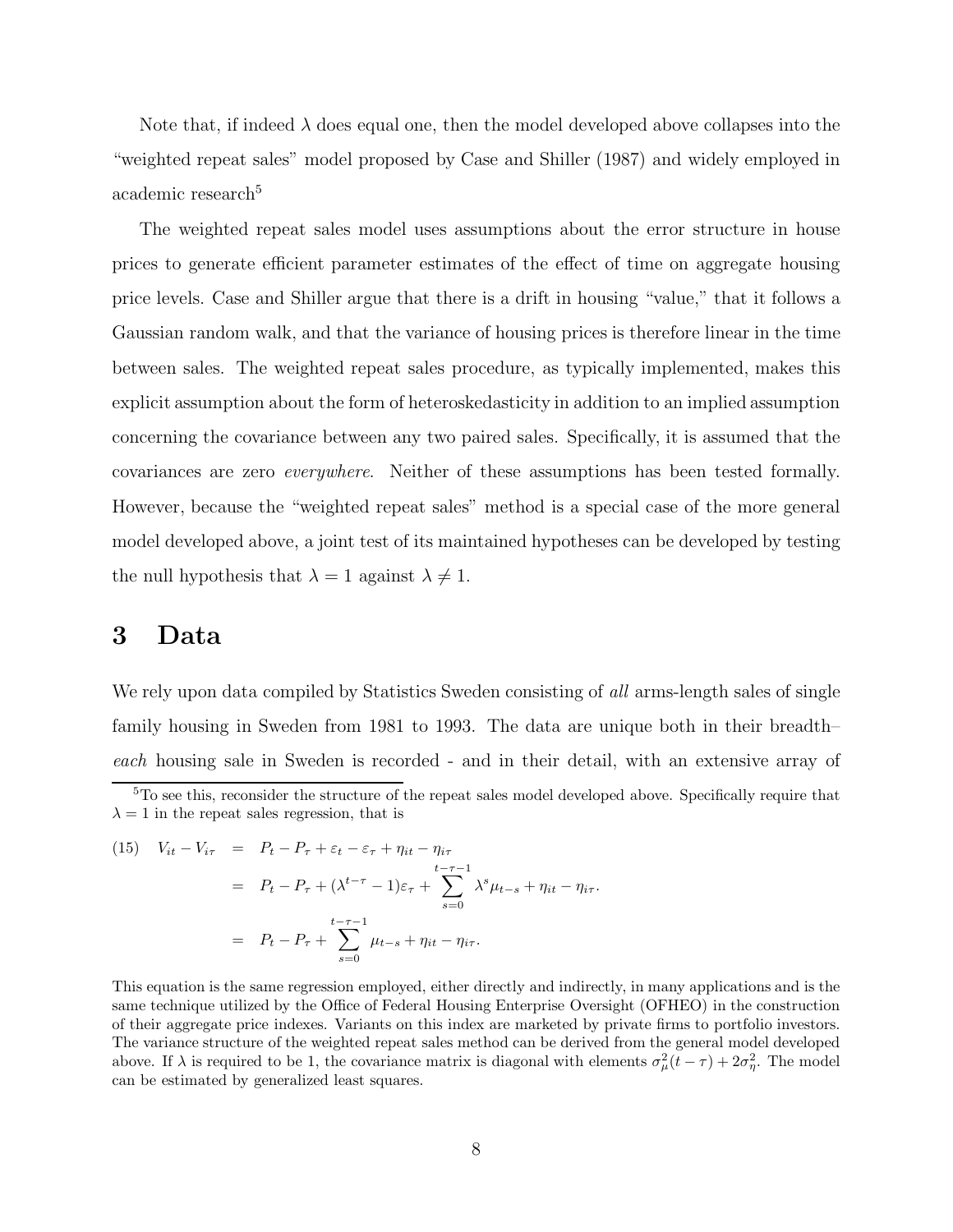physical characteristics reported. The research reported below distinguishes among eight administrative regions—four metropolitan regions (Gothenburg, Malmö, Stockholm, and Uppsala) and four non-metropolitan regions (the South, the Central, the North, and the Far North). The data are discussed at length in Englund, Quigley, and Redfearn (1998), but several features of the data central to this analysis warrant discussion.

First, the detailed set of characteristics that describe the physical structure make it possible to verify the central assumption of repeat sales models of housing prices, which is that twice-sold dwellings are identical in attributes at each time of sale. In practice, this assumption is difficult to verify, but the attributes reported in the data set make this possible. The data contain not only primary characteristics such as lot size and living area, but also additional variables that offer a comprehensive description of the dwelling, including the number of garages, kitchen quality, type of wall, roof, and floor, and the presence of amenities such as sauna, fireplace, and furnished basement. The list is extensive—in excess of thirty housing characteristics. This level of detail facilitates the detection of structural changes that would violate the assumption of constant quality.<sup>6</sup> The research reported here uses only those repeat sales of homes whose measured characteristics are unchanged between the first and the second sales.

Second, the population of dwellings is a panel so that units that sold more than once can be distinguished from those that did not. The panel nature of the data identifies the appropriate specification of the model developed in Section 2.

Table 1 previews the central empirical question addressed in this paper: the relationship between the length of the time between sales and the distribution of prices. The table shows the average and standard deviation of the total return from price appreciation for dwellings on which there are two or more observed sales. Both statistics exhibit strong tendencies to decline as the number of sales increases. Of course, the average time between sales declines with the number of sales, since the sample period is fixed. Because the majority of the sales during the sample period are drawn from a period of rising nominal housing prices, it is not

 $6$ Englund, Quigley, and Redfearn (1999a) examine in detail the validity of the constant quality assumption. They find that is does not hold in general, and that failure exclude altered dwellings can lead to substantial bias in measured aggregate house prices.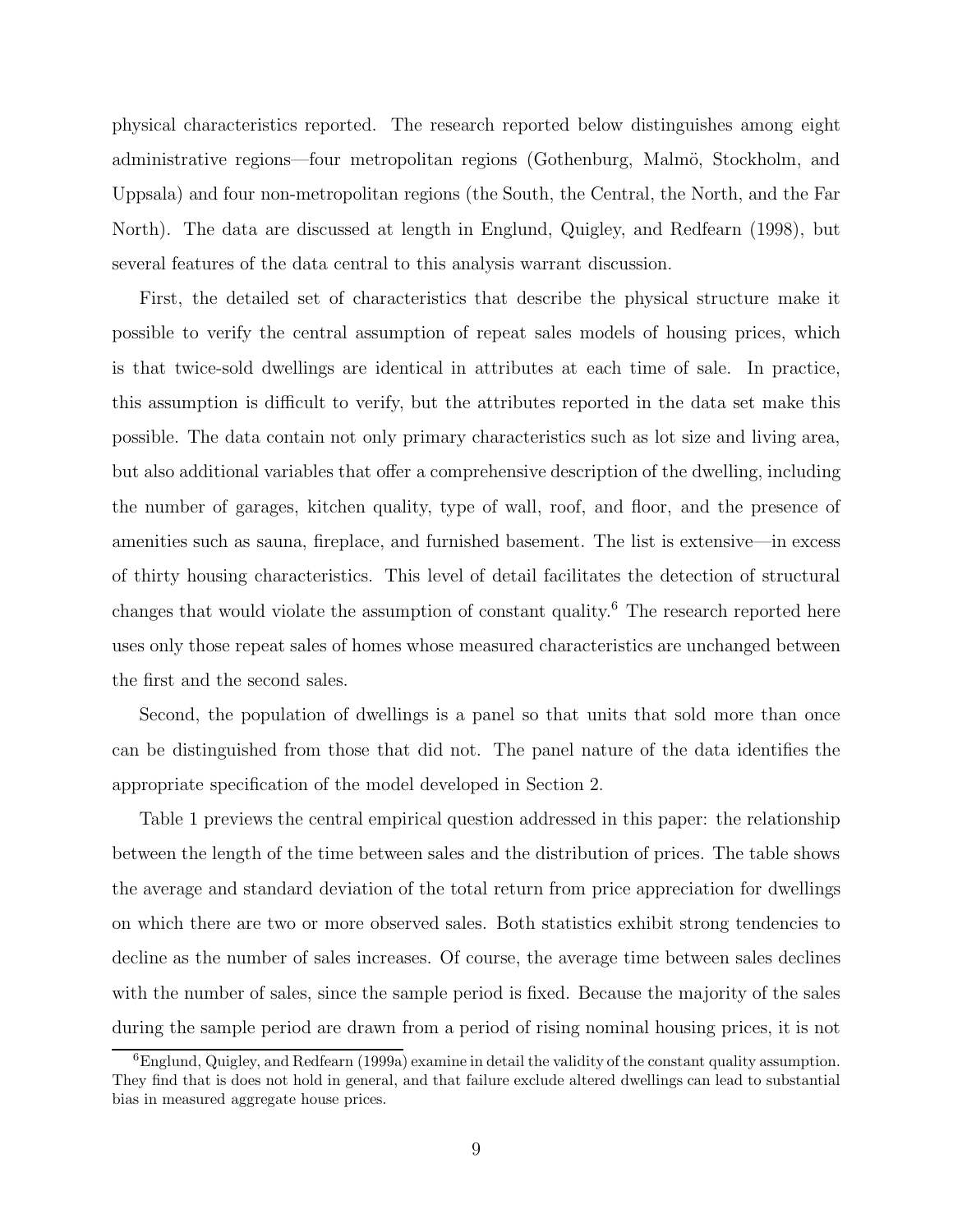| Average Price Appreciation Between Sales, Std. Dev. in Parentheses |           |         |                      |        |                          |         |        |           |
|--------------------------------------------------------------------|-----------|---------|----------------------|--------|--------------------------|---------|--------|-----------|
| Number of                                                          |           |         | Metropolitan Regions |        | Non-Metropolitan Regions |         |        |           |
| Paired Sales                                                       | Stockholm | Uppsala | Gothenburg           | Malmö  | South                    | Central | North  | Far North |
| 1                                                                  | 0.375     | 0.256   | 0.283                | 0.298  | 0.236                    | 0.241   | 0.217  | 0.240     |
|                                                                    | (0.51)    | (0.37)  | (0.46)               | (0.60) | (0.35)                   | (0.38)  | (0.48) | (0.37)    |
| $\overline{2}$                                                     | 0.320     | 0.210   | 0.215                | 0.245  | 0.202                    | 0.186   | 0.157  | 0.187     |
|                                                                    | (0.49)    | (0.32)  | (0.32)               | (0.38) | (0.28)                   | (0.26)  | (0.25) | (0.26)    |
| $\mathfrak{Z}$                                                     | 0.273     | 0.174   | 0.167                | 0.190  | 0.135                    | 0.143   | 0.103  | 0.165     |
|                                                                    | (0.38)    | (0.25)  | (0.25)               | (0.29) | (0.21)                   | (0.23)  | (0.17) | (0.22)    |
| $\overline{4}$                                                     | 0.197     | 0.153   | 0.084                | 0.147  | 0.109                    | 0.133   | 0.103  | 0.121     |
|                                                                    | (0.29)    | (0.22)  | (0.17)               | (0.24) | (0.27)                   | (0.17)  | (0.13) | (0.13)    |
| $\overline{5}$                                                     | 0.174     | 0.116   |                      | 0.077  | $-0.006$                 | 0.053   | 0.020  | 0.118     |
|                                                                    | (0.21)    | (0.17)  |                      | (0.14) | (0.08)                   | (0.08)  | (0.06) | (0.17)    |
| 6                                                                  |           | 0.094   | 0.132                |        |                          |         | 0.021  | 0.074     |
|                                                                    |           | (0.15)  | (0.28)               |        |                          |         | (0.07) | (0.11)    |
| $\overline{7}$                                                     |           | 0.125   |                      |        |                          |         |        |           |
|                                                                    |           | (0.12)  |                      |        |                          |         |        |           |
| Observations                                                       |           |         |                      |        |                          |         |        |           |
| on Paired Sales                                                    | 7714      | 11052   | 11409                | 11017  | 5972                     | 6287    | 2626   | 3594      |

Table 1: Distribution of Price Changes for Paired House Sales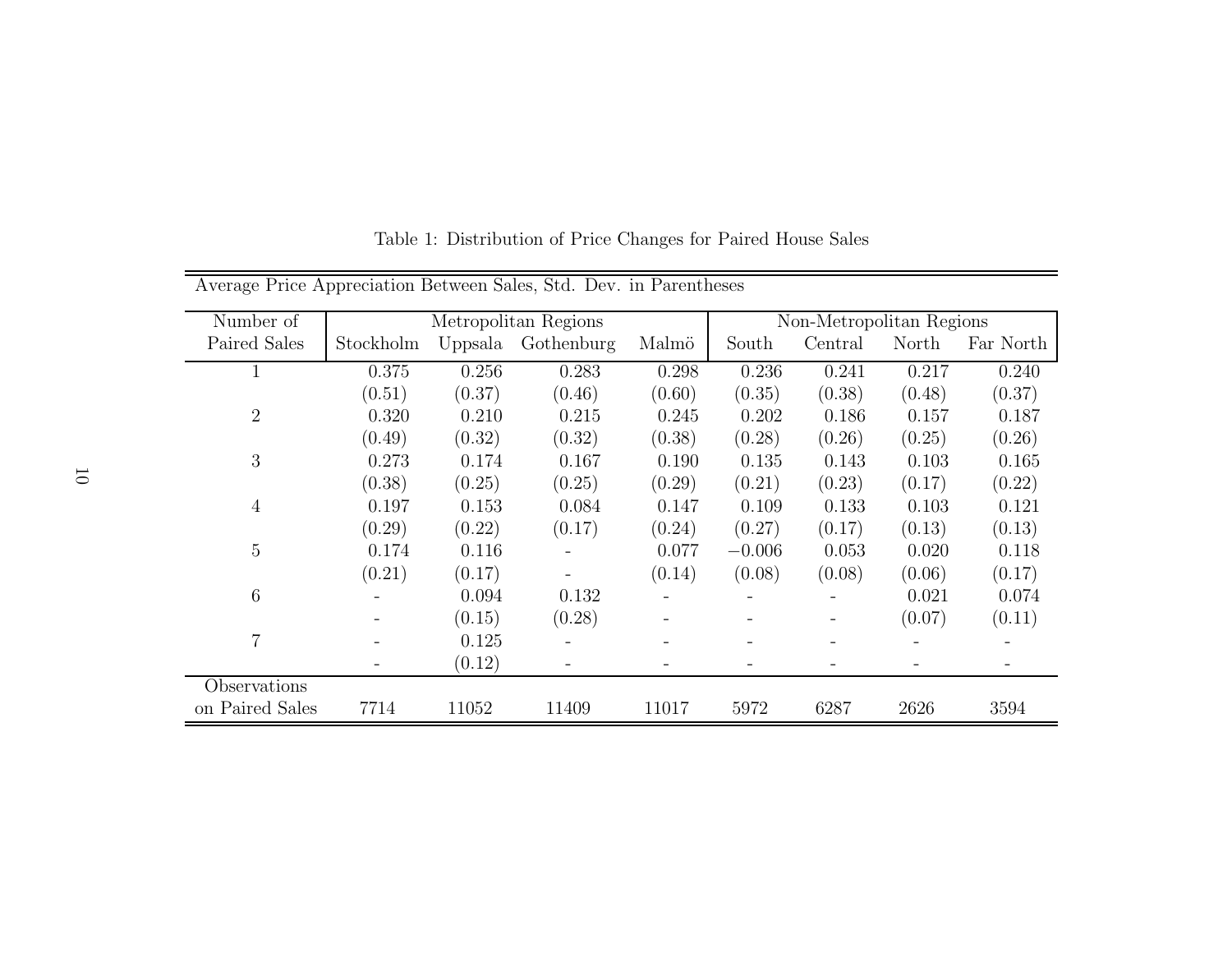surprising that total appreciation is higher when the average time between sales is longer. However, the standard deviation of price appreciation shows consistent reduction in the volatility in prices between sales as the interval between sales decreases. This is consistent with the hypothesis that heteroskadasticity in housing price appreciation is a function of the time interval between sales of the same dwelling.

## **4 Do House Prices Follow a Random Walk?**

The model presented above supports an explicit test the hypothesis that individual housing prices follow a random walk against the alternative hypothesis that prices follow a mean reverting process. The test is implemented by maximizing the concentrated log-likelihood function

(16) 
$$
log L = -n * (e'_{\text{gls}} \Psi e_{\text{gls}}) - det |\Psi|,
$$

where *n* is the number of observations and  $\mathbf{e}_{\text{gls}}$  is the vector of residuals from a generalized least squares regression.  $\Psi$  is the estimated covariance matrix described by (11), a function of  $\lambda$ . Well-defined probabilistic statements about  $\lambda$  can be made using likelihood-ratio tests.

As discussed in Section 2, the covariance matrix, defined in (11), is block diagonal with the dimension of each block determined by the number of sales of an unchanged dwelling. The elements of the covariance matrix depend on the time between sales, the value  $\lambda$ , and the variances of the pricing errors defined in (1),  $\sigma_{\mu}^2$  and  $\sigma_{\eta}^2$ . Consistent estimates of these error variances are obtained from the regression

(17) 
$$
e_{it\tau}e_{ig\gamma} = \begin{cases} 2\sigma_{\eta}^2 + h(t,\tau,g,\gamma)\sigma_{\mu}^2 & \text{if } t=g, \tau=\gamma \text{ (diagonal elements)},\\ -1\sigma_{\eta}^2 + h(t,\tau,g,\gamma)\sigma_{\mu}^2 & \text{if } \tau=g, \text{ (off-diagonal elements)},\\ 0\sigma_{\eta}^2 + h(t,\tau,g,\gamma)\sigma_{\mu}^2 & \text{otherwise} \text{ (off-off diagonal elements)}. \end{cases}
$$

The dependent variables,  $e_{it\tau}$  and  $e_{ig\gamma}$  are obtained from the appropriate elements of the outer product  $\mathbf{e} \cdot \mathbf{e}'$ , where  $\mathbf{e}$  is the vector of residuals from a first-step regression.  $h(t, \tau, g, \gamma)$  is an element of the covariance matrix, given by (11), defining the expected covariance between two paired sales of the same dwelling.  $\sigma_{\eta}^2$  and  $\sigma_{\mu}^2$  are the estimated regression coefficients.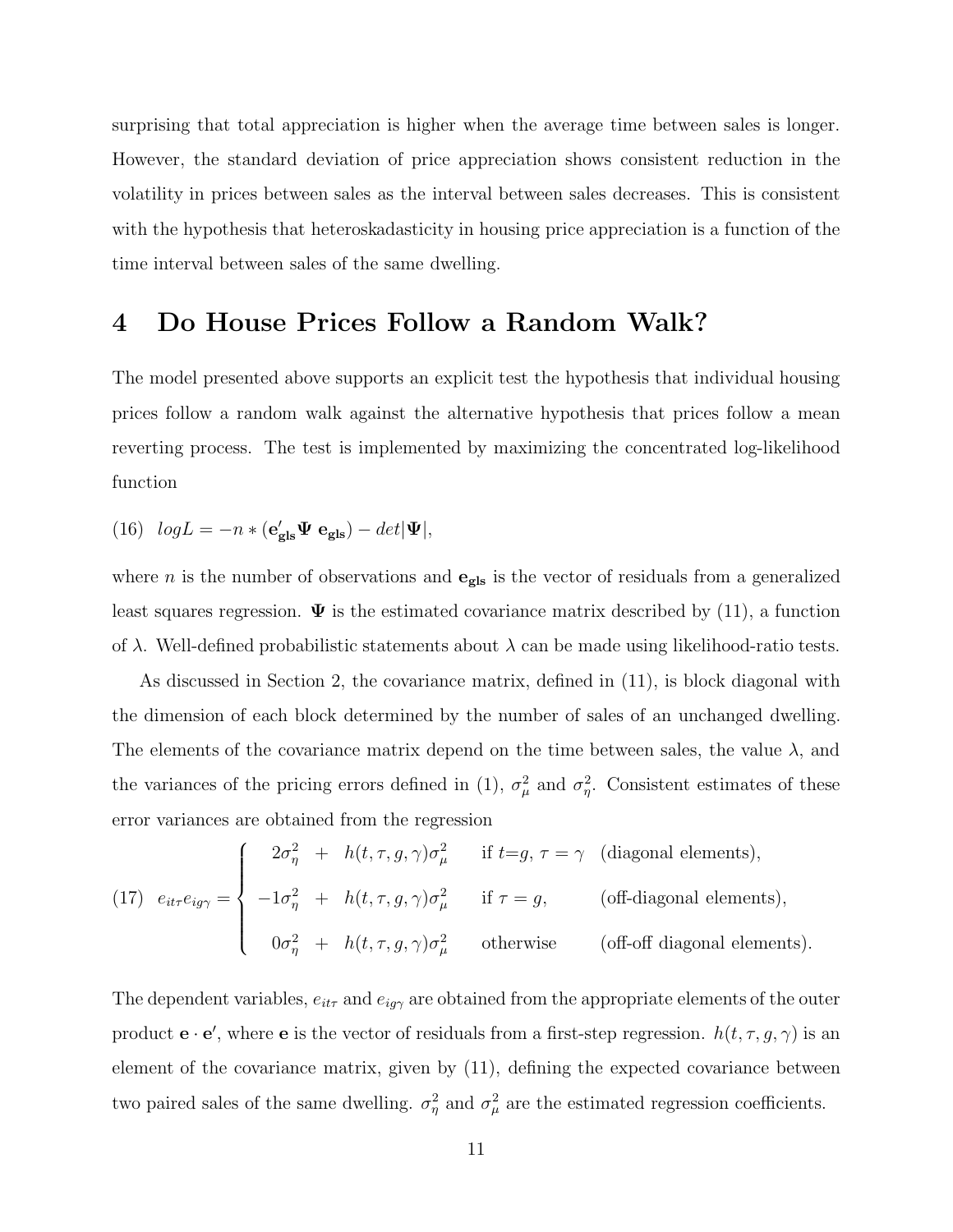The value of  $\lambda$  that maximizes the log-likelihood function,  $\lambda$ , is easily obtained from this procedure, as is the value of the log-likelihood function for other values of  $\lambda$ .

Figure 1 illustrates the nature of the maximization problem for one of the metropolitan areas. The upper panel shows the sample error variances and the relative frequency of observations by elapsed time, in quarter years, between sales. Two things are clear from this panel. First, the error variances are an increasing function of the time interval between sales. Second, the large majority of observations are paired sales in an interval shorter than than six years. The very high sample variances observed in the longer intervals are based on small numbers of observations.

The covariance matrix described in (11) defines the predicted variance of the price appreciation as a function of two variables: the elapsed time between sales and the correlation of the errors. This relationship is illustrated in the lower panel of Figure 1. It again plots the sample error variances shown in the upper panel, but also the predicted variances using several assumed values of  $\lambda$ .

Clearly, the three lines with positive serial correlation fit the data far better than does the line implied by no serial correlation. For a random walk, the variance is linear in the elapsed time between sales; this would occur if the market permanently incorporated pricing innovations.

The lines representing intermediate values of serial correlation increase asymptotically to a level given by the standard definition of the (unconditional) variance of an autocorrelated process. That is, if the errors follow (3), and  $|\lambda| < 1$ , then

(18) 
$$
E[(\varepsilon_{it})^2] = \frac{\sigma_\mu^2}{(1-\lambda^2)}.
$$

This implies that for any paired sale, the unconditional variance of price appreciation increases with the correlation coefficient. That is, pricing errors for a particular dwelling persists as a function of the arrival and incorporation of new information about housing prices.

Results of the estimation procedure for the both metropolitan and non-metropolitan regions are plotted in Figure 2. The results offer strong visual support against the random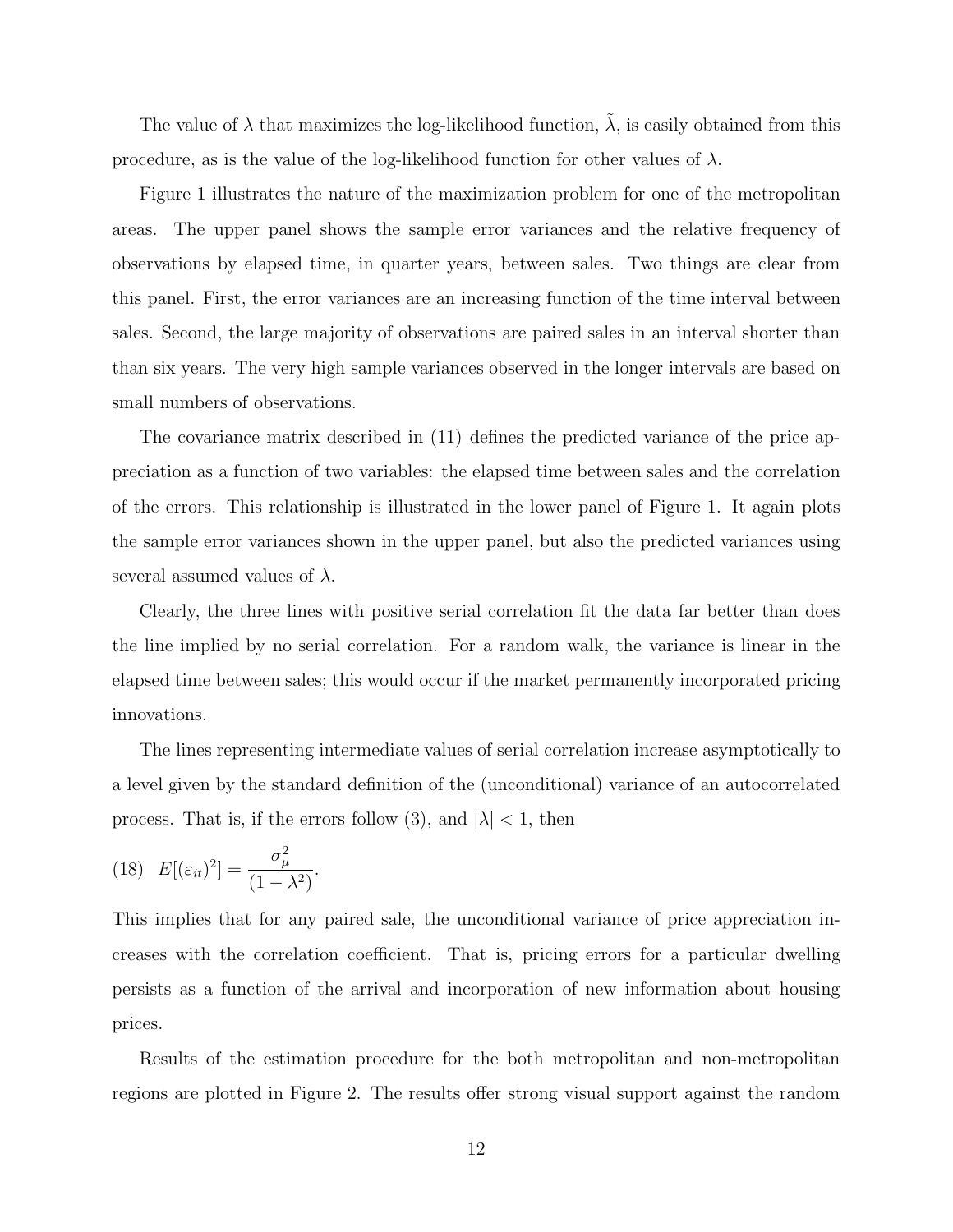

Figure 1:

Predicted Variance as a Function of Time Between Sales and Correlation Coefficient

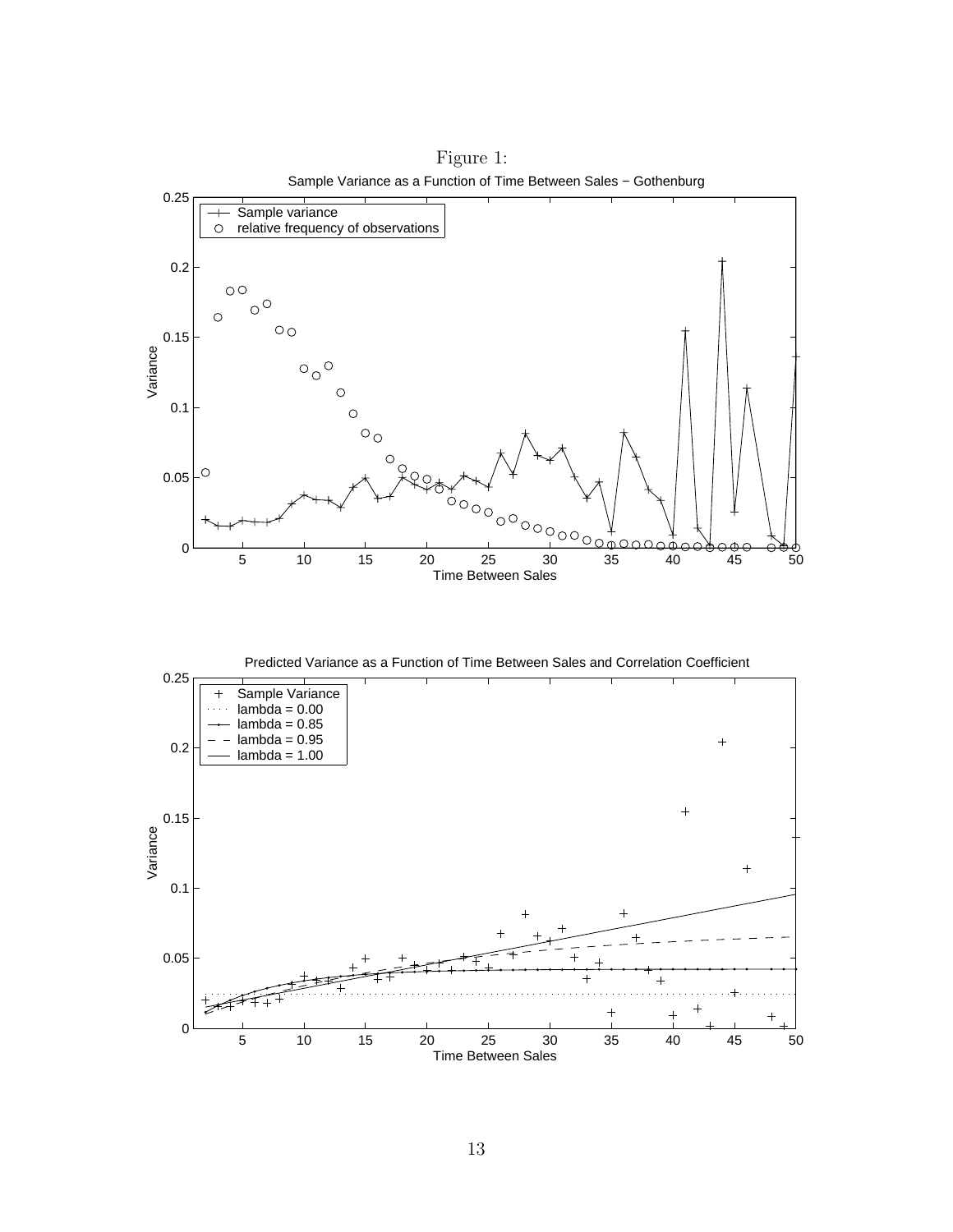

Figure 2: Normalized Likelihood Functions for the Eight Regions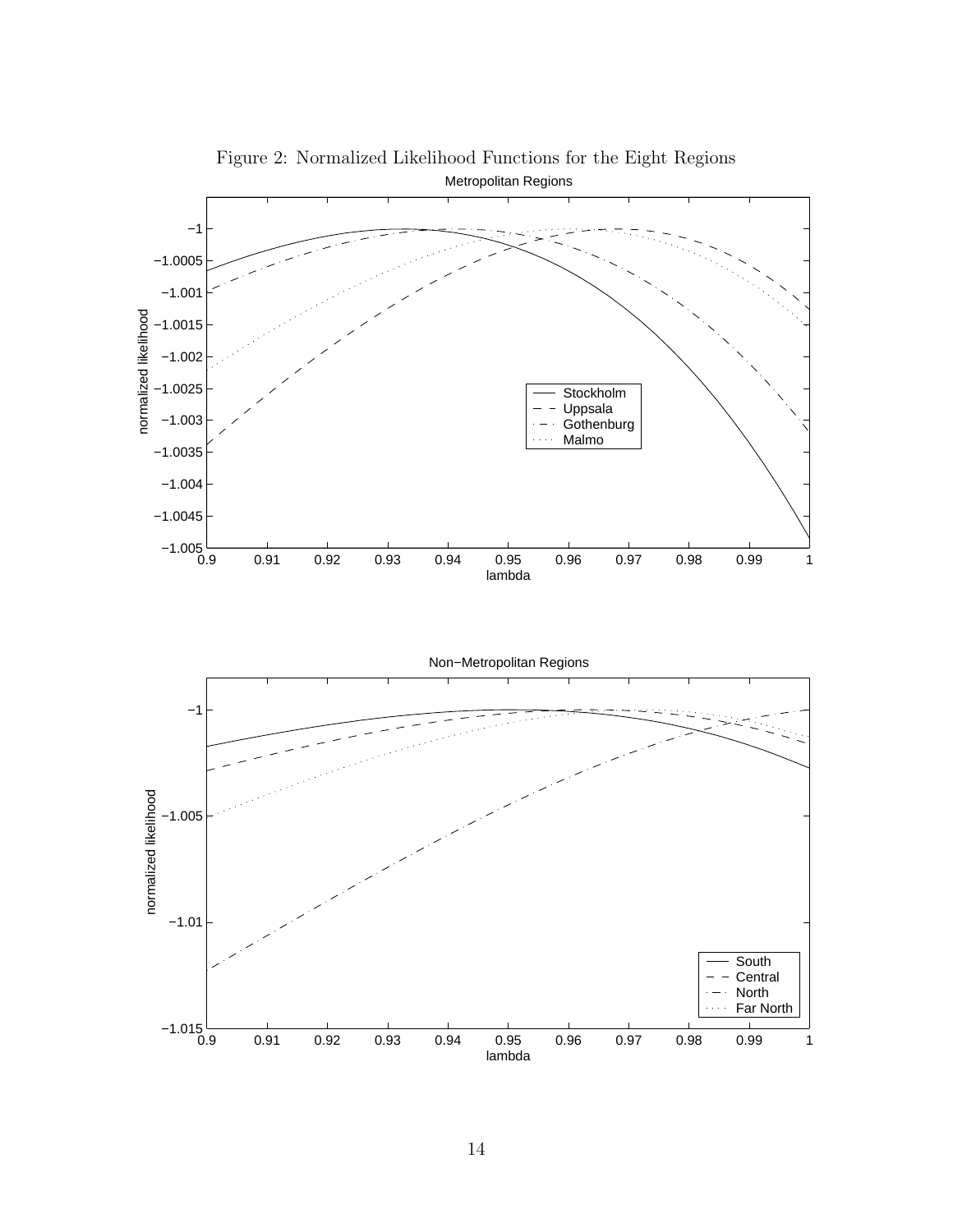|            |                   | $95\%$ confidence interval |             |  |  |  |
|------------|-------------------|----------------------------|-------------|--|--|--|
| Region     | $\tilde{\lambda}$ | Lower Bound                | Upper Bound |  |  |  |
| Stockholm  | 0.933             | 0.923                      | 0.944       |  |  |  |
| Uppsala    | 0.969             | 0.962                      | 0.974       |  |  |  |
| Gothenburg | 0.941             | 0.933                      | 0.949       |  |  |  |
| Malmö      | 0.962             | 0.951                      | 0.969       |  |  |  |
| South      | 0.951             | 0.941                      | 0.962       |  |  |  |
| Central    | 0.964             | 0.954                      | 0.974       |  |  |  |
| North      | 1.000             | 0.992                      | 1.000       |  |  |  |
| Far North  | 0.972             | 0.962                      | 0.982       |  |  |  |

Table 2: Tests for a Random Walk in Housing Prices

walk, with  $\tilde{\lambda}$  apparently less than 1 in all but one region. (Time is measured in quarter-year intervals.)

Formal tests of these conclusions are reported in Table 2. For seven of the eight regions the upper bound of the 95 percent confidence interval does not include 1. For these seven, the maximum likelihood value of  $\lambda$  ranges from 0.93 to 0.97. These values suggest that the housing market removes pricing errors only quite slowly. A quarterly serial correlation coefficient of 0.95 implies that the market will eliminate only one-fifth of a prior pricing error over the course of year. That is, after three years just over half of the initial discrepancy will remain. The discrepancy will not be reduced to ten percent of its initial value for approximately ten years.

It is straightforward to consider the effect of these individual lags upon aggregate measures of housing prices. Consider an economy of identical and unchanging dwellings. Let housing quality be normalized to one so that the log of quality,  $X_{it}\beta$ , is zero for all i and t. Let an estimate of the housing price level be the mean price of the dwellings sold in each period. That is, let

(19) 
$$
\widehat{P}_t = n^{-1} \sum_i V_{it} = n^{-1} \left( \sum_i P_t + \sum_i \varepsilon_{it} + \sum_i \eta_{it} \right)
$$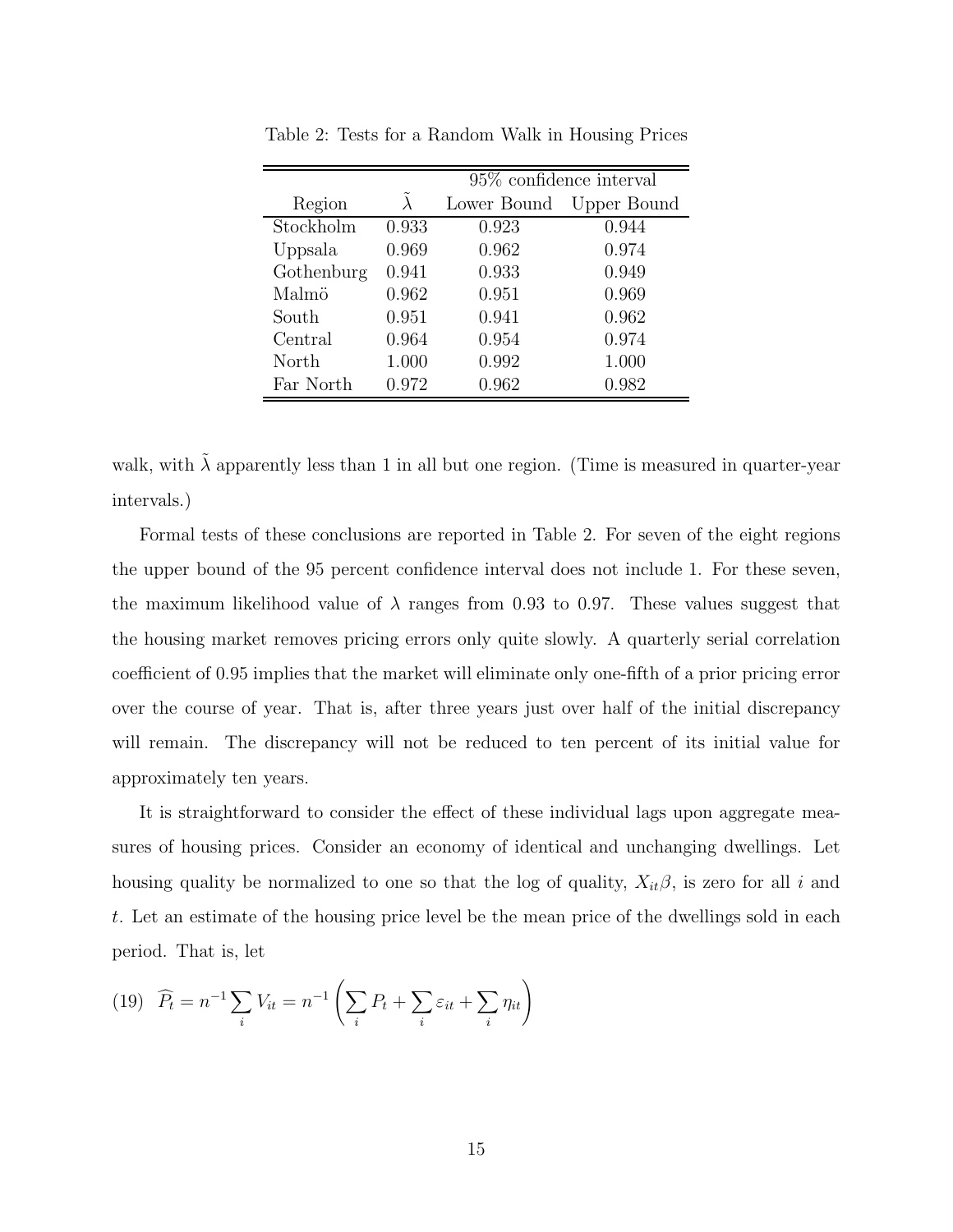The true housing price index,  $P_t$ , is a constant and the mean of the white-noise errors,  $\eta_{it}$ , is zero. Denote the average of the the autocorrelated errors as

(20) 
$$
\overline{\varepsilon}_t = n^{-1} \sum_i \varepsilon_{it}.
$$

The estimator of aggregate prices is

$$
(21) \quad P_t = P_t + \overline{\varepsilon}_t.
$$

The unconditional expectation of  $P_t$  is unbiased, since  $E\left[\overline{\epsilon}_t\right] = 0$ . However, with an aggregate shock to prices one period earlier,  $\overline{\varepsilon}_{t-1} = e > 0$ , the aggregate price estimator is no longer unbiased. The mismeasurement is

(22) 
$$
\widehat{P}_t = P_t + \overline{\varepsilon}_t = P_t + \lambda \overline{\varepsilon}_{t-1} = P_t + \lambda e.
$$

Moreover, aggregate pricing errors will lead to correlations in aggregate returns to housing for many periods if, as indicated above,  $\lambda$  is close to one.

"Inertia" in aggregate prices has become an accepted empirical regularity in housing markets. Case and Shiller (1990) argue that the predictability in housing returns arises from the failure of housing markets to incorporate predictable interest rates over the course of their sample period. Gatzlaff (1994) finds that forecastability is substantially reduced, but not eliminated, if anticipated inflation is controlled for. Thus, predictable fundamentals may not be incorporated efficiently into prices. However, the results presented in this section suggest that persistence at the individual dwelling level can cause persistence at the aggregate level. If household expectations about housing prices are adaptive, unexpected shocks to housing prices can lead to predictable changes in aggregate housing prices because the market slowly incorporates information about the shock. This also accounts for the empirical regularity that housing returns are correlated.

## **5 The Predictability of the Returns to Housing**

This section examines housing market price dynamics in two ways. First, it tests formally the proposition that aggregate returns are forecastable. Previous research has found that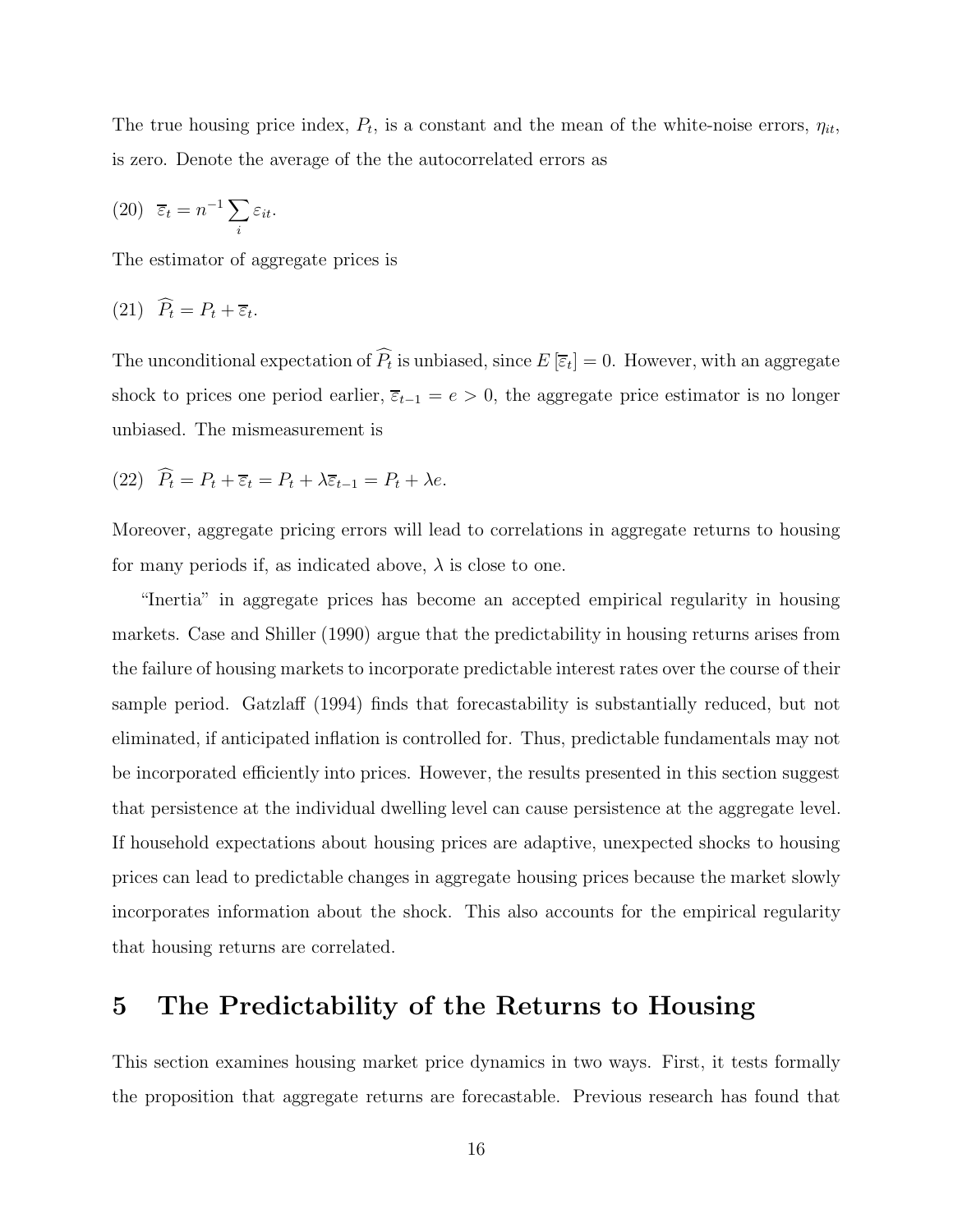both real and excess returns are predictable. The results presented here confirm this but use a more appropriate data set and technique to conduct the tests. The relevant question, however, is not whether returns are predictable, but rather whether there is a strategy that consistently realizes excess profits. The second half of the section focuses on this question using simulations in which the costs of entry and exit are explicitly considered for several different economic agents.

#### **5.1 Aggregate Returns**

The first series considered is the nominal return due to capital appreciation in house prices. Price appreciation,  $\pi_t$ , is simply

(23) 
$$
\pi_t = \frac{P_t}{P_{t-1}} - 1,
$$

where  $P_t$  is the index of aggregate housing prices.

The second series is real returns, which includes not only the return due to price appreciation but also the "dividend" from the implicit rent paid to owner-occupiers. This total return is discounted by the change in cost of living index (less shelter). The real return at time  $t, r_t$ , is given by

(24) 
$$
r_t = \frac{P_t + R_t}{P_{t-1}} - \frac{CPI_t}{CPI_{t-1}},
$$

where  $R_t$  and  $CPI_t$  are, respectively, the implicit rent and cost of living indexes at time t.

The aggregate housing price index employed in this section is constructed using the hybrid model developed in our companion paper, Englund, Quigley, and Redfearn (1998). The hybrid method uses all available sales information to construct the aggregate price index. Not only are the large majority of housing transactions during the sample period single sales, many of those which do sell more than once are altered between sales and, for the purposes of measuring aggregate prices, are no longer considered repeat sales. The usable data sets differ by approximately a factor of five for the Swedish data used in this paper.<sup>7</sup>

<sup>7</sup>Sample selectivity is also a problem in the repeat sales data sets. Gatzlaff and Haurin (1997), Gatzlaff and Haurin (1998), and Englund, Quigley, and Redfearn (1999a) find that the sample of sold dwellings are not a random sample of all dwellings and that the appreciation rates of those homes selected into the observed sample is not reflective of the stock as a whole.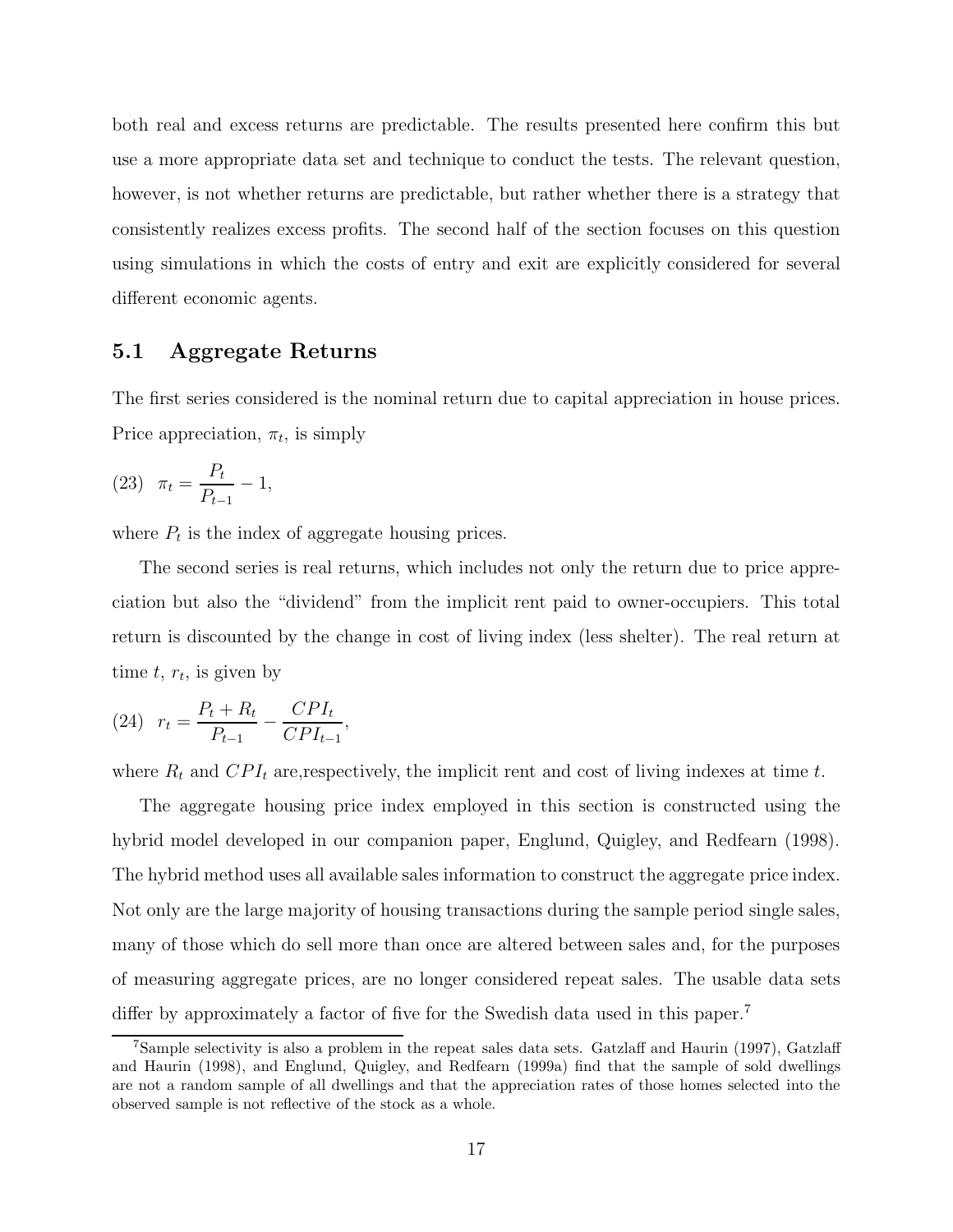Moreover, the appropriate approach for testing the predictability of returns is to approximate, as closely as possible, the information set available to the investor at each point in time. The small sample problems inherent in repeat sales models are exacerbated over short intervals.<sup>8</sup> In order to avoid this problem, typically the aggregate housing price index is estimated for the entire sample period and it is assumed that investors observe prices only up to the time period of their decision. However, this approach does not address the fact that the indexes are conditional on all repeat sales over the entire sample period. This means that when forecasting changes forward from time  $t$ , the estimated price index is calculated using sales information from  $t+1$  on. The repeat sales indexes used to evaluate the forecastability of housing returns are, in fact, not the indexes available to agents at time  $t$ .

If there were sufficient observations, repeat sales indexes, and the returns series dependent on them, could be estimated at each point in time. In general, the small fraction of sales that are repeats precludes period-by-period estimation. Use of the hybrid method avoids this problem. It is possible, using the Swedish data described above, to estimate an aggregate price index and each of the returns defined above at each point in time, accurately reflecting the information available when the housing investment decision is made. Figure 3 plots the last eight quarters of aggregate price indexes estimated quarter by quarter from 1982:I forward using the hybrid method. Despite the fact that the hybrid method is substantially less vulnerable to ex post revisions, the figure shows that the estimated indexes do not take the same value at the time of estimation as they do when taken from an estimated index that spans the sample period.

Calculation of the real return series requires an estimate of the implicit rent that accrues to owners who live in their home. <sup>9</sup>

<sup>8</sup>This problem is discussed and measured in Englund, Quigley, and Redfearn (1999b). They find the confidence interval around measured prices is vastly larger for the repeat sales method when compared with those of the hybrid method.

<sup>9</sup>Previous research has employed local rent indexes as a proxy for the implicit rents, but this is less appropriate in the Swedish context. The rental market is highly regulated; rents are based on construction costs rather than on supply and demand in spot markets. Moreover, at the regulated price, rental markets do not clear: there are lengthy waits for apartments in Stockholm. Instead, the proxy used in this research is obtained by assuming that the implicit rent is equated to the real return on the value of the home.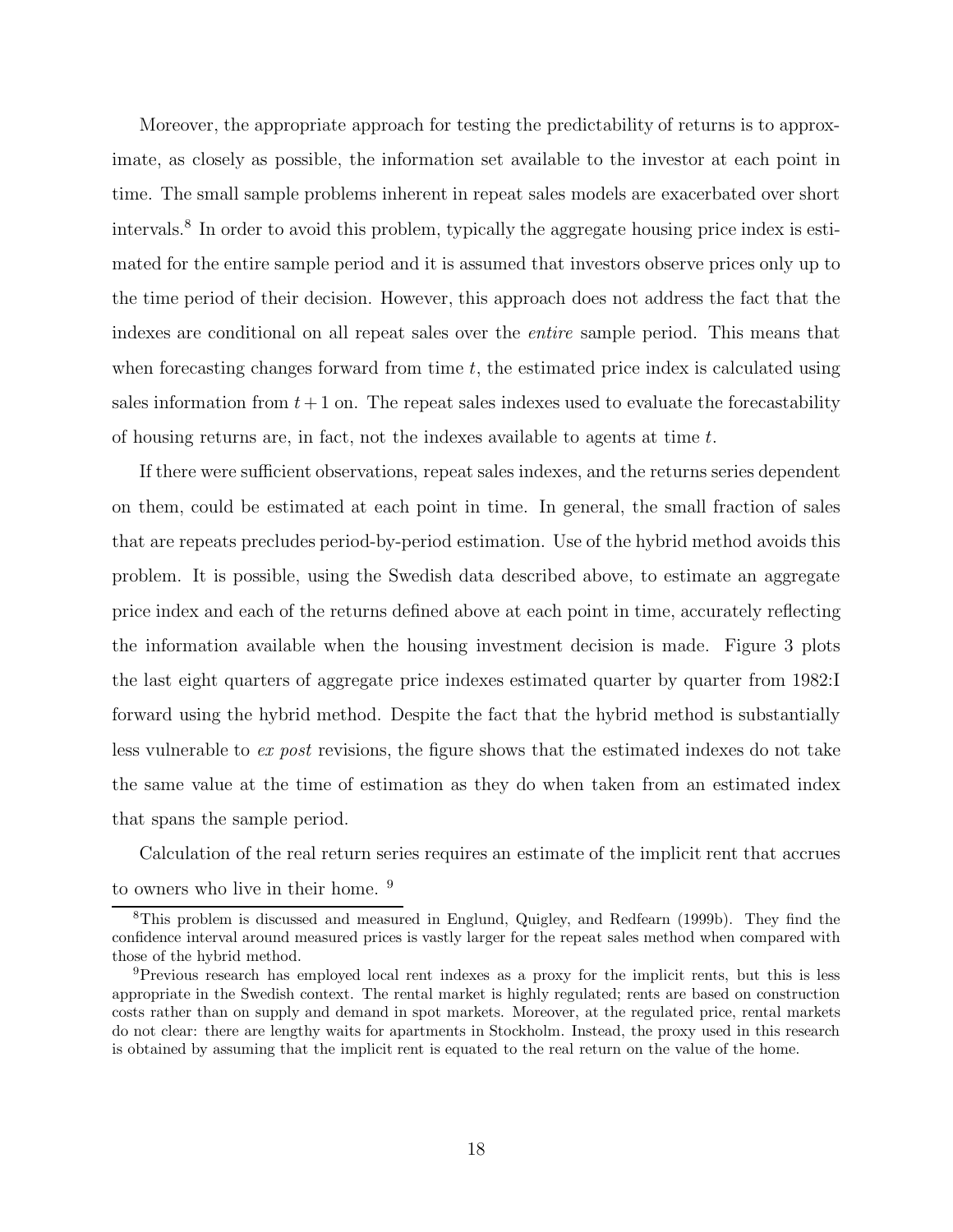

After constructing the two series described above, their forecastability is tested by estimating an autoregressive process for each. For example, the regression for price appreciation is given by

(25) 
$$
\pi_t = \kappa + \beta_1 \pi_{t-1} + \beta_2 \pi_{t-2} + \beta_3 \pi_{t-3} + \beta_4 \pi_{t-4} + \omega_t,
$$

where  $\omega_t$  is white noise. The regression for real returns is analogous. Forecastability is accepted if the set of coefficients,  $\beta$ , are jointly non-zero.

Tables 3 and 4 shows the results of the regressions

for each of the return series for each of the four metropolitan regions. The table indicates that, with the exception of Gothenburg, all three return series are "predictable." In Stockholm, Uppsala, and Malmö the models explain between twenty and forty percent of the variance in returns. The models use 39 quarters of data and estimate four coefficients, implying F-statistics of 4.02, 2.69, and 2.14 for one-, five-, and ten-percent level of significance, respectively. The null hypothesis that the set of coefficients on the lagged returns is zero is rejected for both series in Stockholm, Uppsala, and Malmö. These results confirm the previous research–aggregate housing returns are predictable.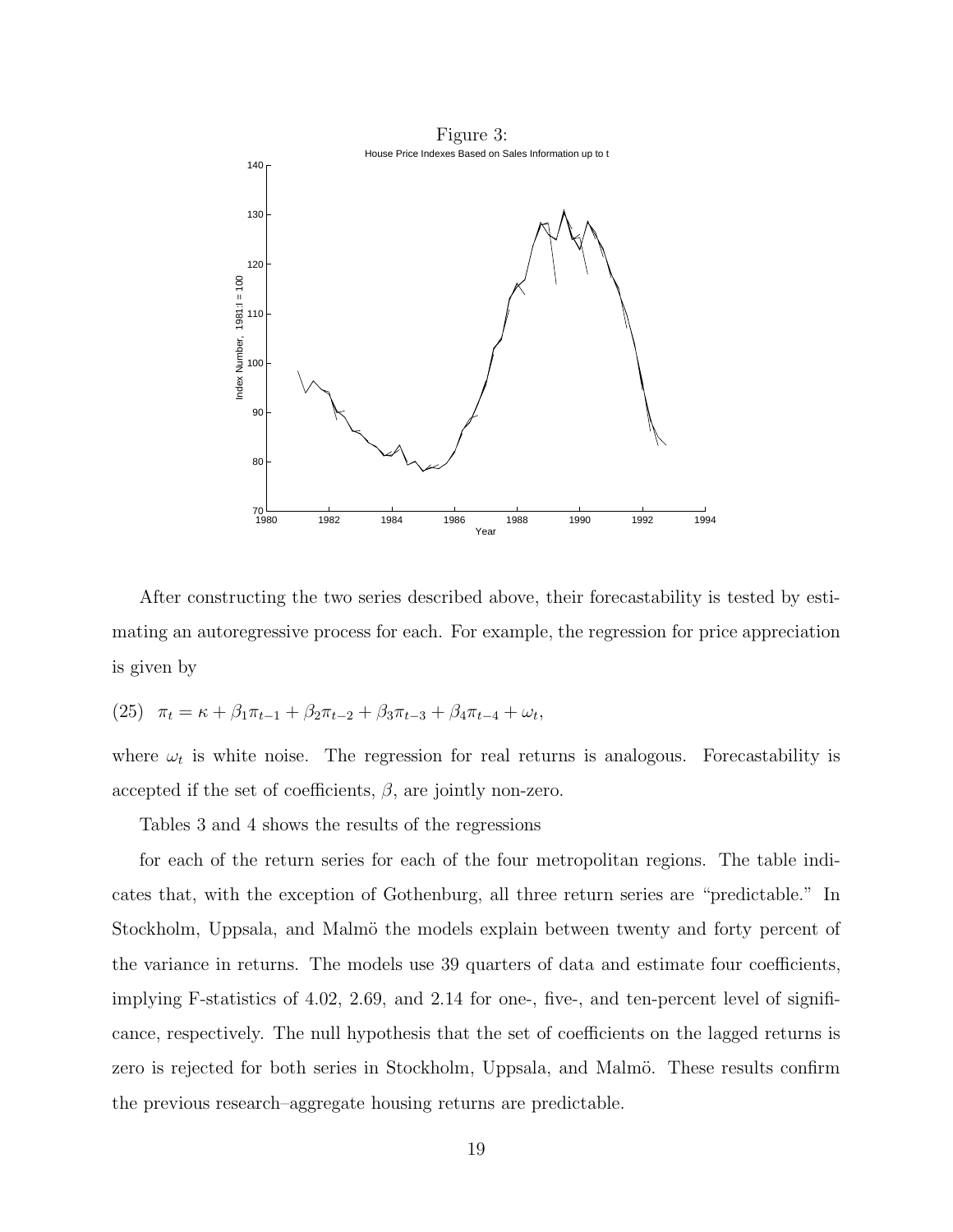| Dependent Variable: nominal return, $\pi_t$<br>Observations: $n=46$ |          |             |          |          |        |          |          |          |
|---------------------------------------------------------------------|----------|-------------|----------|----------|--------|----------|----------|----------|
| Region                                                              | I        | $_{\rm II}$ | Ш        | IV       | V      | VI       | VII      | VIII     |
| $R^2$                                                               | 0.42     | 0.38        | 0.22     | 0.24     | 0.15   | 0.12     | 0.41     | 0.27     |
| $F-test$                                                            | $7.57**$ | $6.32**$    | $2.93*$  | $3.35*$  | 1.92   | 1.43     | $7.28**$ | $3.96**$ |
| Intercept                                                           | 0.002    | 0.003       | 0.005    | 0.002    | 0.003  | 0.009    | 0.001    | 0.002    |
|                                                                     | (0.38)   | (0.58)      | (0.67)   | (0.34)   | (0.38) | (1.20)   | (0.10)   | (0.22)   |
| $\pi_{t-1}$                                                         | 0.252    | $-0.131$    | $-0.272$ | $-0.028$ | 0.030  | $-0.239$ | $-0.516$ | $-0.583$ |
|                                                                     | (1.90)   | (0.84)      | (2.50)   | (0.24)   | (0.19) | (1.26)   | (4.06)   | (3.31)   |
| $\pi_{t-2}$                                                         | 0.315    | 0.284       | 0.003    | 0.279    | 0.104  | 0.175    | 0.051    | 0.098    |
|                                                                     | (2.12)   | (2.19)      | (0.02)   | (2.64)   | (0.70) | (0.99)   | (0.44)   | (0.58)   |
| $\pi_{t-3}$                                                         | 0.168    | 0.180       | 0.305    | 0.176    | 0.223  | 0.251    | 0.422    | 0.490    |
|                                                                     | (1.05)   | (1.23)      | (1.79)   | (1.14)   | (1.49) | (1.16)   | (3.49)   | (1.46)   |
| $\pi_{t-4}$                                                         | 0.055    | 0.418       | 0.450    | 0.305    | 0.287  | 0.142    | 0.545    | 0.454    |
|                                                                     | (0.36)   | (2.25)      | (3.48)   | (1.56)   | (1.14) | (0.60)   | (4.16)   | (1.56)   |

Table 3: Forecasting Aggregate Housing Returns: Nominal

note: \*\* indicates rejection at the  $1\%$  level, \* at the  $5\%$  level

#### **5.2 Is that a \$20 Dollar Bill on the Porch?**

Housing markets lack the financial instruments needed to exploit the aggregate relationships estimated in the previous section. Of the set of options available in financial markets, only the buy-and-hold strategy exists in housing markets–investment in housing requires taking ownership of a particular property. This appears to be substantially more risky than indicated by aggregate return, the standard deviation of price change reported in Table 1. The tests developed in this section use iterative cross-validation techniques (bootstrap) to determine the value of a simple investment rule.

The investment rule is straightforward: buy if the model predicts returns greater than zero. For real returns, this means that the combined return due to capital gains and implicit rent need only to surpass inflation. For excess returns, the combined return has to exceed the home owner's cost of capital. The profitability of this rule is examined over three investment horizons, 4, 8, and 12 quarters.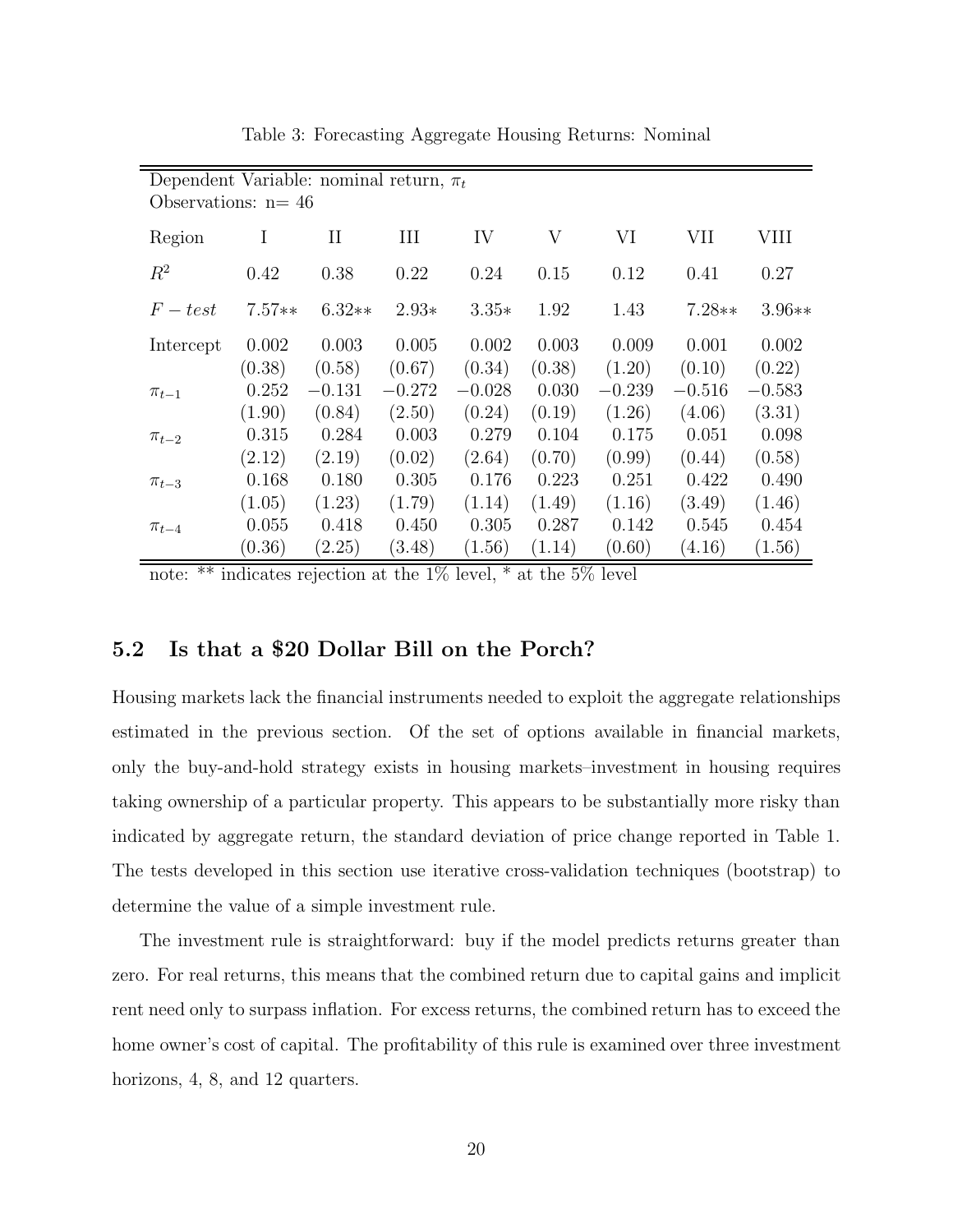| Dependent Variable: real return, $r_t$<br>Observations: $n = 46$ |          |          |          |          |          |          |          |          |
|------------------------------------------------------------------|----------|----------|----------|----------|----------|----------|----------|----------|
| Region                                                           | I        | $\rm II$ | Ш        | IV       | V        | VI       | VII      | VIII     |
| $R^2$                                                            | 0.45     | 0.38     | 0.23     | 0.27     | 0.16     | 0.18     | 0.44     | 0.27     |
| $F-test$                                                         | $8.70**$ | $6.36**$ | $3.06*$  | $3.81*$  | 1.98     | 2.24     | $8.19**$ | $3.85**$ |
| Intercept                                                        | $-0.002$ | $-0.001$ | $-0.004$ | $-0.003$ | $-0.003$ | $-0.002$ | $-0.008$ | $-0.007$ |
|                                                                  | (0.41)   | (0.33)   | (0.71)   | (0.56)   | (0.69)   | (0.33)   | (1.55)   | (1.05)   |
| $r_{t-1}$                                                        | 0.175    | $-0.230$ | $-0.315$ | $-0.034$ | 0.002    | $-0.330$ | $-0.586$ | $-0.615$ |
|                                                                  | (1.26)   | (1.50)   | (2.78)   | (0.28)   | (0.01)   | (1.83)   | (4.43)   | (3.83)   |
| $r_{t-2}$                                                        | 0.238    | 0.210    | 0.018    | 0.307    | 0.094    | 0.154    | 0.028    | 0.101    |
|                                                                  | (1.77)   | (1.44)   | (0.12)   | (2.62)   | (0.61)   | (0.98)   | (0.22)   | (0.67)   |
| $r_{t-3}$                                                        | 0.245    | 0.290    | 0.343    | 0.197    | 0.285    | 0.360    | 0.466    | 0.477    |
|                                                                  | (1.59)   | (1.82)   | (2.11)   | (1.33)   | (1.93)   | (1.77)   | (4.01)   | (1.45)   |
| $r_{t-4}$                                                        | 0.187    | 0.488    | 0.406    | 0.296    | 0.256    | 0.193    | 0.535    | 0.421    |
|                                                                  | (1.42)   | (3.18)   | (2.88)   | (1.43)   | (1.16)   | (0.79)   | (3.99)   | (1.47)   |

Table 4: Forecasting Aggregate Housing Returns: Real

note: \*\* indicates rejection at the 1% level, \* at the 5% level

The relationship between past and future returns is estimated by exploiting the panel nature of the data. For each paired sale, both the lagged aggregate returns and realized return for that particular dwelling are known. Those paired sales which are sold 4, 8, and 12 quarters apart are extracted from the repeat sales data described above. These observations are then merged with lagged aggregate real and excess returns. The subsample is split– ninety percent of the merged data are used to estimated the relationship between lagged returns and realized returns, ten percent is used to test for excess profitability given this relationship.

For each of the test intervals, the quarterly geometric mean of realized returns in the ninety-percent subsample are regressed on lagged returns to test for predictability over a specific investment horizon. The investment rule can then be evaluated. For each of the remaining observations in the ten-percent subsample–those not used in the regression–the forecasted return is calculated. If the predicted return is greater than zero, the dwelling is "purchased." Realized returns for "purchased" properties are then compared with those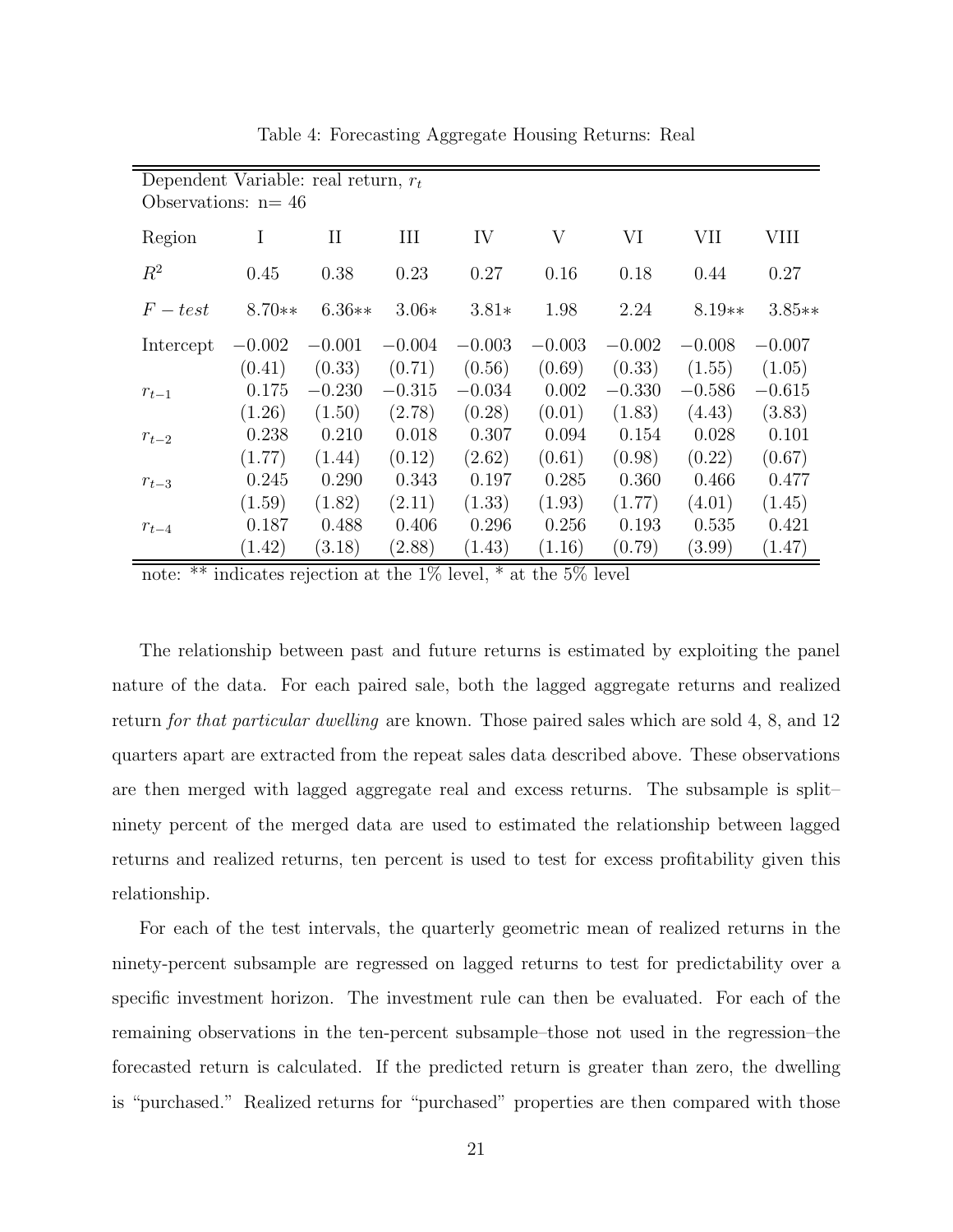which are not.

The number of observations in any one interval is in the hundreds so that the 90/10 split leaves few observations on which to judge profitability. To overcome this problem, the cross-validation technique just described is repeated. Fifty iterations are executed for each interval for each of the four regions. The results of this process are displayed in several tables below.

Table 5 shows the distribution of forecasts for real and excess returns. It contains the number of sampled dwellings that are forecast to have positive and non-positive returns and the actual return observed over the period between the two sales. It is immediately clear that the combined return due to capital gains and implicit rent exceeded inflation for most of the sample period as almost every sampled dwelling is forecast to have positive real returns. This is not true of the forecasted excess returns. While a clear majority of sampled dwellings is forecast to have positive returns, a sizeable minority is not. The difference in realized excess returns is striking. The average excess return is one to three percentage points higher per quarter. This indicates that the predictable relationship observed at the aggregate level holds when measured at the level of the individual dwelling.

However, predictability alone does not indicate the existence of arbitrage opportunities. In order to determine the potential to exploit the relationship between past and future returns, it is necessary to account for the substantial costs of buying, owning, and selling housing. These costs are explained in detail in Söderberg (1995). Table 6 summarizes the major costs of participating in the housing market for four hypothetical home buyers.

The first is referred to as a market timer. This individual faces no transaction costs as they are considered sunk costs–he is living at home with his parents and waiting for the right time to buy. The second buyer is the mover, who incurs the costs of entry and exit but continues to roll any accumulated capital gains back into housing and thus avoids paying capital gains taxes. The speculator is an individual who invests in housing because of the total returns and will move out and sleep in his office when higher returns appear elsewhere. The last of the four buyers is the investor who acquires housing but does not occupy it, and is therefore subject to the rental income he earns from the property.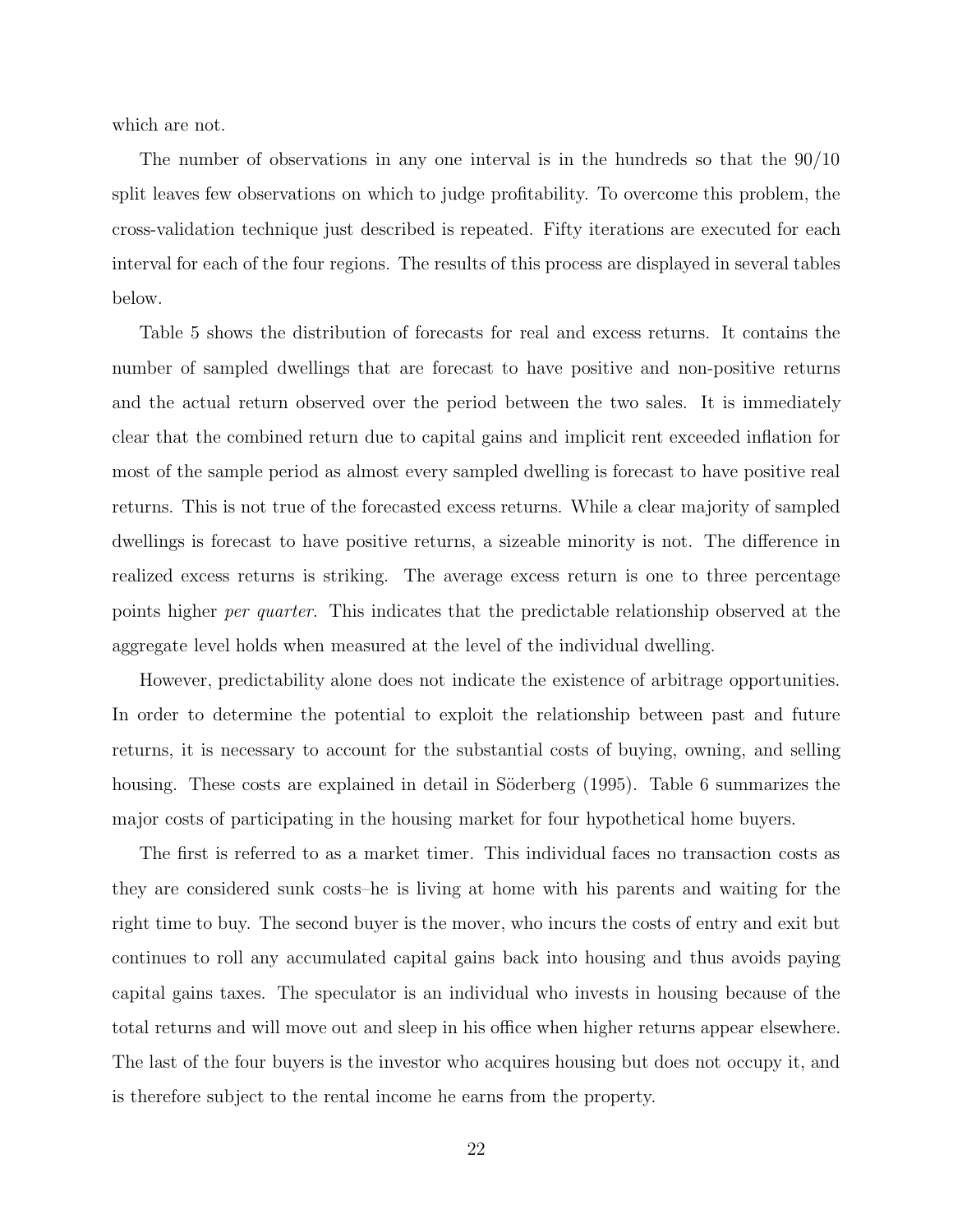| (Returns Reported as Percent per Quarter) |                               |                  |                          |                          |                                 |                                                      |                   |           |
|-------------------------------------------|-------------------------------|------------------|--------------------------|--------------------------|---------------------------------|------------------------------------------------------|-------------------|-----------|
|                                           | Realized Real Return<br>Given |                  |                          |                          | Realized Excess Return<br>Given |                                                      |                   |           |
|                                           |                               | $E[r_{t+i} > 0]$ |                          |                          |                                 | $E[r_{t+i} < 0]$ $E[ER_{t+i} > 0]$ $E[ER_{t+i} < 0]$ |                   |           |
|                                           | obs                           | mean             | obs                      | mean                     | obs                             | mean                                                 | obs               | mean      |
| A. Interval $=$ 4 Quarters                |                               |                  |                          |                          |                                 |                                                      |                   |           |
| Stockholm                                 | 666                           | 2.41%            | 17                       | $1.04\%$                 | 387                             | 1.89%                                                | 296               | $-1.23\%$ |
| Uppsala                                   | 1069                          | 2.77             | $\overline{\phantom{a}}$ | $\overline{\phantom{0}}$ | 639                             | 1.77                                                 | 457               | $-0.15$   |
| Malmö                                     | 1192                          | 4.09             | $\overline{a}$           | $\overline{a}$           | 1140                            | 2.45                                                 | 52                | 1.17      |
| Gothenburg                                | 1288                          | 3.31             |                          |                          | 1271                            | 1.54                                                 | 17                | 0.30      |
| B. Interval $= 8$ Quarters                |                               |                  |                          |                          |                                 |                                                      |                   |           |
| Stockholm                                 | 636                           | 2.64             |                          |                          | 459                             | 1.29                                                 | 177               | $-0.18$   |
| Uppsala                                   | 1009                          | 2.66             |                          | $\qquad \qquad -$        | 631                             | 1.32                                                 | 378               | 0.11      |
| Malmö                                     | 1138                          | 2.76             |                          |                          | 768                             | 1.49                                                 | 370               | 0.00      |
| Gothenburg                                | 1027                          | 2.21             |                          |                          | 603                             | 1.15                                                 | 424               | $-0.68$   |
| C. Interval $= 12$ Quarters               |                               |                  |                          |                          |                                 |                                                      |                   |           |
| Stockholm                                 | 442                           | 3.44             |                          |                          | 442                             | 1.89                                                 |                   |           |
| Uppsala                                   | 811                           | 2.79             |                          |                          | 750                             | 1.35                                                 | 61                | $-2.08$   |
| Malmö                                     | 720                           | 2.62             | $\overline{\phantom{a}}$ | $\overline{\phantom{a}}$ | 679                             | 1.04                                                 | 41                | $-0.06$   |
| Gothenburg                                | 743                           | 2.87             |                          |                          | 743                             | 1.12                                                 | $\qquad \qquad -$ |           |
|                                           |                               |                  |                          |                          |                                 |                                                      |                   |           |

Table 5: Forecasting Individual Housing Returns

 $\overline{\phantom{0}}$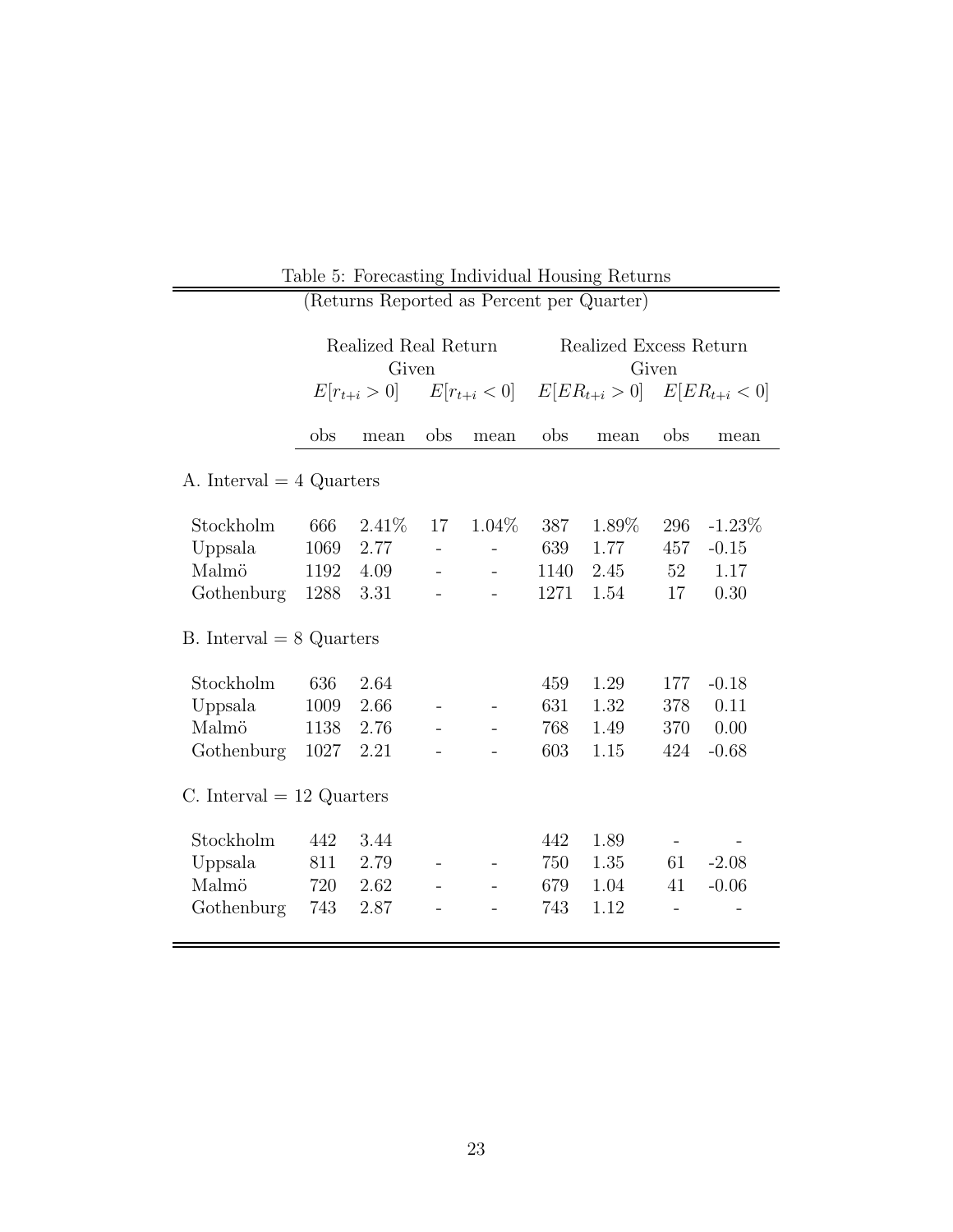| Costis reported as percent or mouse price, unless otherwise indicated | Type of Buyer   |       |                                   |                  |  |  |  |  |
|-----------------------------------------------------------------------|-----------------|-------|-----------------------------------|------------------|--|--|--|--|
| Cost                                                                  | Market<br>Timer | Mover | Speculator                        | Investor         |  |  |  |  |
| Registration,<br>Inspection,<br>Assessment                            | none            | $2\%$ | $2\%$                             | $2\%$            |  |  |  |  |
| Tax on<br>Rental Income                                               | none            | none  | none                              | $40\%$ (of rent) |  |  |  |  |
| Broker's Fee<br>at Sale                                               | none            | $5\%$ | $5\%$                             | $5\%$            |  |  |  |  |
| Capital Gains Tax                                                     | none            | none  | $30\%$ (of gain) $30\%$ (of gain) |                  |  |  |  |  |

Table 6: Transactions Costs

Costs reported as percent of house price, unless otherwise indicated

Clearly, these are simplifications, but the four buyers described above provide enough detail to understand the approximate magnitude of the restraints on competition in housing markets. For example, the tax on rental income is faced by owners who do not occupy their dwelling. This institutional feature of housing markets penalizes the "investor" relative to the other buyers, and represents a substantial barrier to entry for economic agents who are strong forces for efficiency in other markets.

Based on the investment rule employed above ("purchase" if expected returns are positive, realized profits from trade are calculated and presented in Tables 7 and 8. Table 7 shows that, even after incorporating the appropriate costs, the real returns to housing are generally positive for all four types of buyer. The increasingly higher costs facing the mover, the speculator, and the investor, significantly reduce the realized real returns for each. In the shortest interval, the investor experiences negative real returns, but as the interval increases real returns rise, reflecting the amortization of the fixed costs incurred at purchase and sale.

Table 8 shows the realized excess returns for the same four types of buyers. The table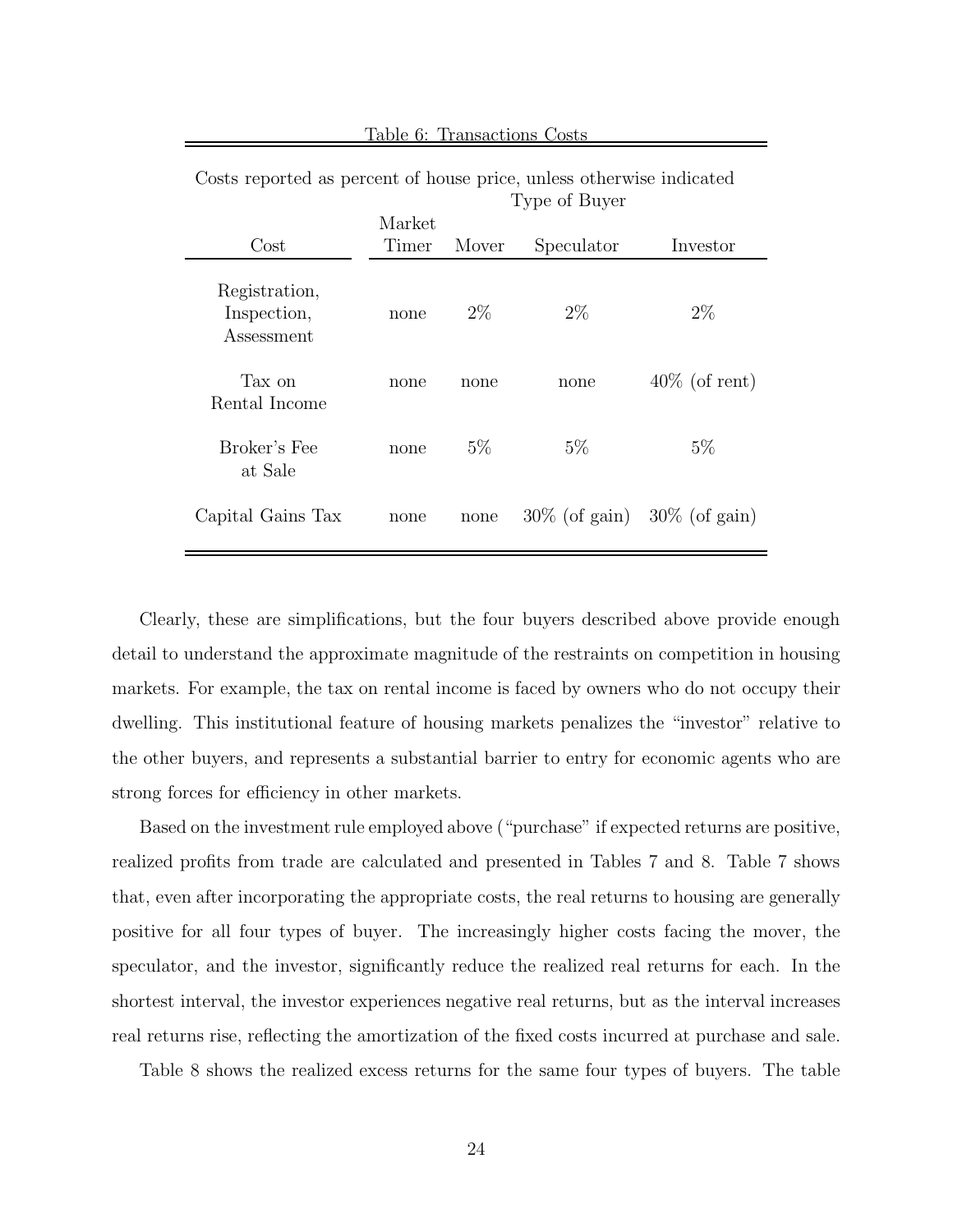|                                         | Market<br>Timer<br>Mover |          | Live-in<br>Speculator | Outside<br>Investor |  |
|-----------------------------------------|--------------------------|----------|-----------------------|---------------------|--|
| A. Interval $=$ 4 Quarters              |                          |          |                       |                     |  |
| Stockholm                               | $2.41\%$                 | $0.60\%$ | $-0.02\%$             | $-0.72\%$           |  |
| Uppsala                                 | 2.77                     | 0.94     | 0.19                  | $-0.49$             |  |
| Malmö                                   | 4.09                     | 2.17     | 0.97                  | 0.32                |  |
| Gothenburg                              | 3.31                     | 1.43     | 0.50                  | $-0.18$             |  |
| B. Interval $= 8$ Quarters<br>Stockholm | 2.64                     | 1.65     | 0.89                  | 0.27                |  |
| Uppsala                                 | 2.66                     | 1.65     | 0.87                  | 0.25                |  |
| Malmö                                   | 2.76                     | 1.77     | 0.98                  | 0.36                |  |
| Gothenburg                              | 2.21                     | 1.26     | 0.68                  | 0.04                |  |
| C. Interval $= 12$ Quarters             |                          |          |                       |                     |  |
| Stockholm                               | 3.44                     | 2.67     | 1.57                  | 1.00                |  |
| Uppsala                                 | 2.79                     | 2.07     | 1.24                  | 0.65                |  |
| Malmö                                   | 2.62                     | 1.92     | 1.13                  | 0.55                |  |
| Gothenburg                              | 2.87                     | 2.14     | 1.27                  | 0.69                |  |
|                                         |                          |          |                       |                     |  |

# Table 7: Real Returns for Different Types of Home Buyers

"Realized" Real Return Given  $E[r_{t+i} > 0]$ <br>(Real Return Reported as Percent per Quarter)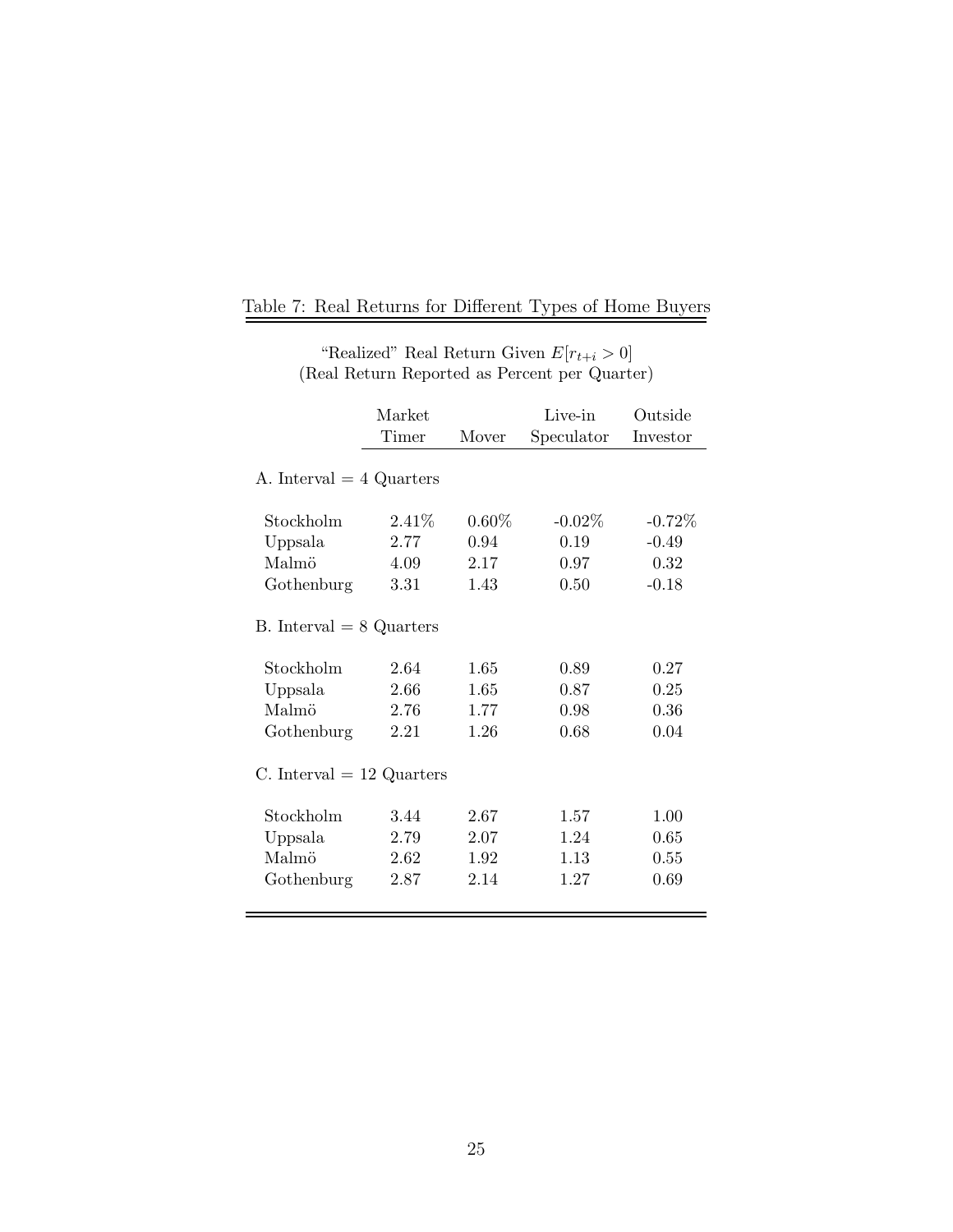|                                                                             | Market<br>Timer<br>Mover     |                              | Live-in<br>Speculator                    | Outside<br>Investor                      |
|-----------------------------------------------------------------------------|------------------------------|------------------------------|------------------------------------------|------------------------------------------|
| A. Interval $=$ 4 Quarters                                                  |                              |                              |                                          |                                          |
| Stockholm                                                                   | 1.89%                        | $0.01\%$                     | $-0.99\%$                                | $-1.68\%$                                |
| Uppsala                                                                     | 1.77                         | $-0.11$                      | $-1.11$                                  | $-1.72$                                  |
| Malmö                                                                       | 2.46                         | 0.54                         | $-0.67$                                  | $-1.32$                                  |
| Gothenburg                                                                  | 1.54                         | $-0.34$                      | $-1.27$                                  | $-1.95$                                  |
| $B.$ Interval $= 8$ Quarters<br>Stockholm<br>Uppsala<br>Malmö<br>Gothenburg | 1.29<br>1.32<br>1.50<br>1.15 | 0.29<br>0.30<br>0.48<br>0.15 | $-0.57$<br>$-0.59$<br>$-0.46$<br>$-0.65$ | $-1.18$<br>$-1.18$<br>$-1.05$<br>$-1.26$ |
| C. Interval $= 12$ Quarters                                                 |                              |                              |                                          |                                          |
| Stockholm<br>Uppsala<br>Malmö<br>Gothenburg                                 | 1.84<br>1.35<br>1.04<br>1.20 | 1.07<br>0.62<br>0.33<br>0.47 | $-0.03$<br>$-0.27$<br>$-0.48$<br>$-0.39$ | $-0.59$<br>$-0.86$<br>$-1.06$<br>$-0.98$ |
|                                                                             |                              |                              |                                          |                                          |

Table 8: Excess Returns for Different Types of Home Buyers

"Realized" Excess Return Given  $E[r_{t+i} > 0]$ (Excess Return Reported as Percent per Quarter)

differs sharply from the realized real returns in Table 7. After accounting for the costs associated with investment in housing, excess returns are not as large as real returns. The table shows that both the speculator and the investor lose money when buying and selling housing over these three time horizons. The market timer, as in Case and Shiller (1989), is able to make consistent excess returns by waiting for a positive forecast.

The most interesting result given in Table 8 is the returns experienced by the "mover." This type of buyer is the most common; the majority of housing transactions are not first time purchases, but reflect adjustments to housing consumption. Most of these transactions do not trigger capital gains taxes because the gains are reinvested in more expensive housing.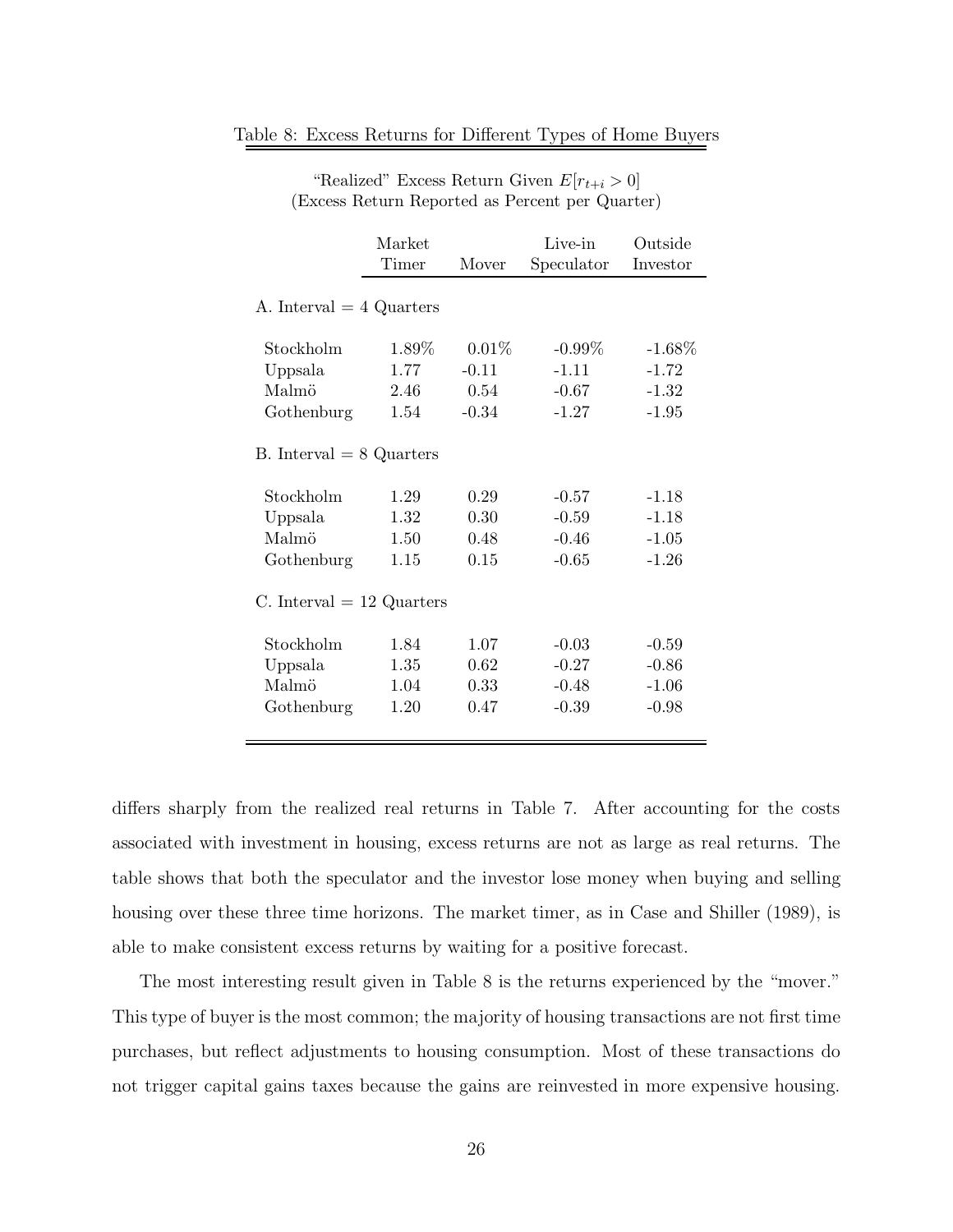For these individuals, the excess returns are close to zero over the shortest interval, and increase slightly as the interval increases. While this appears to be evidence that excess returns are available to typical market participants, it should be noted that the costs of moving have not been included because no data were available. It seems likely that the true excess returns will be close to zero.

These results should hearten believers in competitive markets. Housing markets are inefficient but do not offer arbitrage opportunities. For the majority of the participants housing markets, the predictability of excess returns cannot be exploited. Furthermore, it appears that market forces have driven the returns to housing to exactly the home owner's cost of capital after accounting for the fixed cost associated with buying and selling housing.

### **6 Conclusion**

Past research on housing market efficiency has focused on the behavior of aggregate housing prices. The general consensus from the literature is that aggregate housing prices and average returns are predictable, which is a violation of market efficiency. However, it is typically argued that the high costs associated with housing transactions prevents market forces from competing away what appear to be excess profits.

The model presented in this paper addresses the question of housing market efficiency at the level of the individual dwelling. By incorporating an appropriate error structure, which reflect the prominent features of housing markets, into a general model of housing prices, individual dwelling prices are shown quite clearly to follow a mean reverting process. This result indicates that, at this level, housing markets are inefficient.

Case and Shiller's (1989) speculation that "the house-specific component of the change in log price is probably not homoskedastic but that the variance of the noise increases with the interval between sales," is correct. The results of this paper indicate that the error variance is positively correlated with the interval of time between sales. However, the results also indicate the the correlation is not one. Rather than following a random walk, the errors are characterized more accurately as an autocorrelated process with a quarterly correlation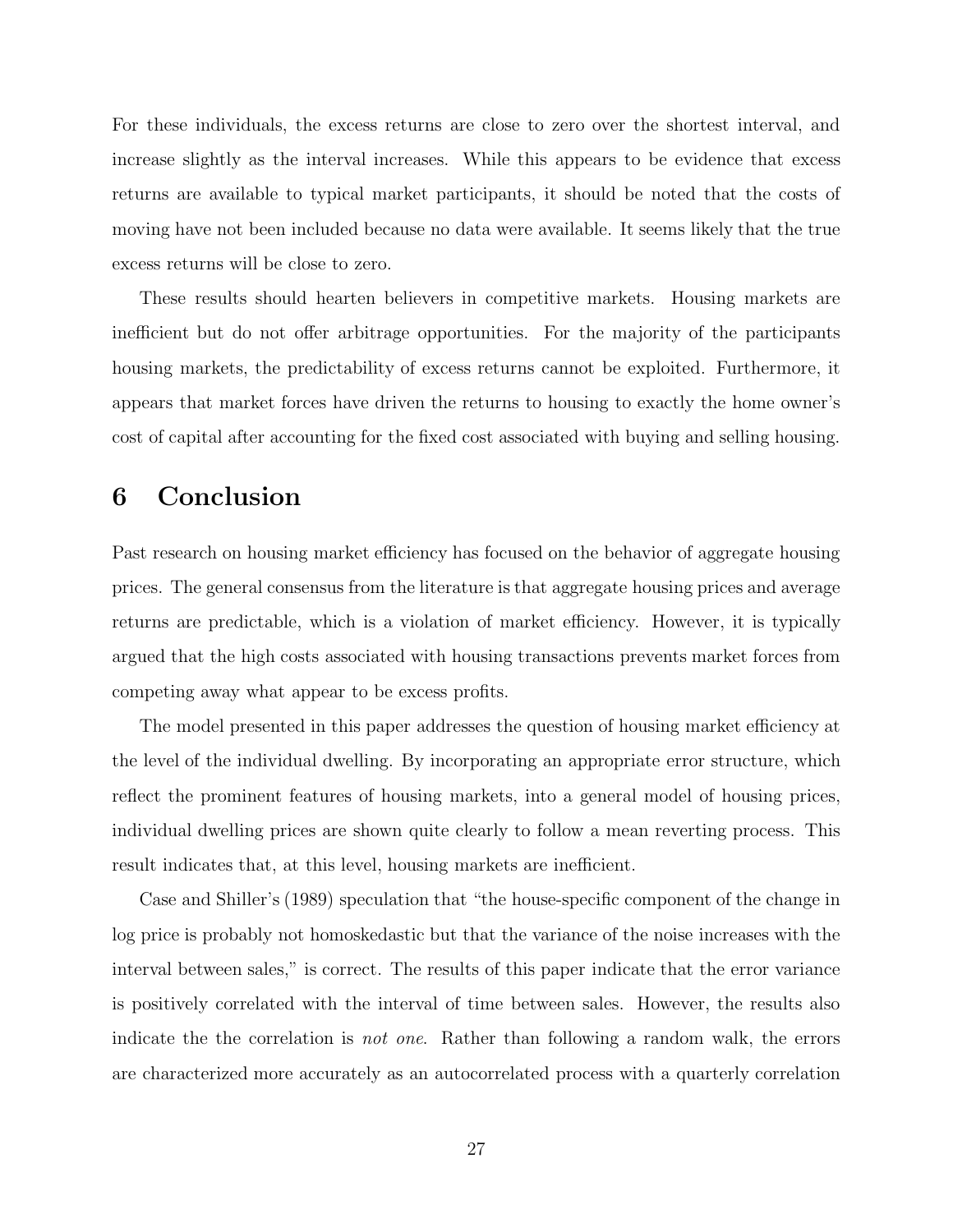coefficient of about 0.9–pricing errors will persist for many years.

These results have implications for aggregate prices, but unfortunately do not offer an opportunity for great wealth. The paper demonstrates that the serial correlation that characterizes individual home prices is found also in aggregate prices. The results indicate that for market timers–those for whom entry costs are sunk and capital gains taxes are mostly irrelevant–there exists at least one strategy that earns excess returns. However, the institutional features of housing markets for owner-occupied housing prevent investors from exploiting the apparent inefficiency to earn consistent excess profits. Indeed, it appears that excess returns are predictable, but that they have been driven down to approximately the fixed costs of buying and selling housing.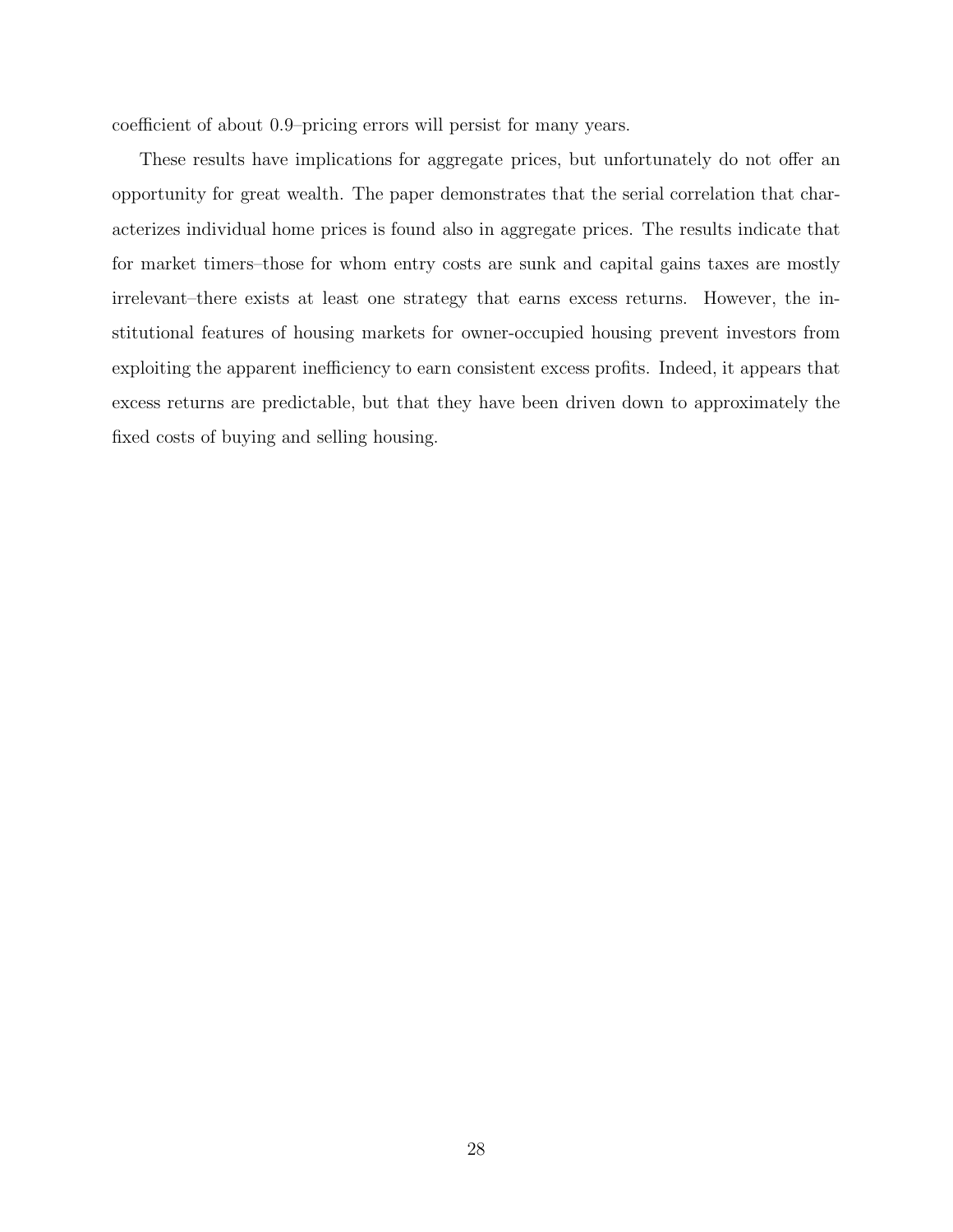## **B Appendix: Derivation of the Covariance Matrix**

The derivation of the general form of the covariance matrix, (11) in the text, is straightforward, but tedious. Consider

$$
Var[X \pm Y] = Var[X] + Var[Y] \pm 2Var[X, Y] \text{ or } Var[X, Y] = \frac{1}{2} \left( Var[X + Y] - Var[X] - Var[Y] \right)
$$

Substituting  $\xi_{it} - \xi_{i\tau}$  for X and  $\xi_{jg} - \xi_{j\gamma}$  for Y, we get

$$
Var[(\xi_{it} - \xi_{i\tau}, \xi_{jg} - \xi_{j\gamma}] = \frac{1}{2} (Var[\xi_{it} - \xi_{i\tau} + \xi_{jg} - \xi_{j\gamma}] - Var[\xi_{it} - \xi_{i\tau}] - Var[\xi_{jg} - \xi_{j\gamma}]).
$$

By assumption, the covariance is 0 across units  $(i \neq j)$ , and the stochastic terms have mean zero. Therefore, only within-unit covariation is considered—the unit subscript is dropped below. Note that the covariance matrix is block diagonal under the assumption that the errors are neither spatially nor temporally correlated across dwellings. This may be a strong assumption, but routinely made. See Goetzmann and Spiegel (1995), for a discussion of this assumption. The general covariation equation is solved in parts, using the elements of the covariance matrix, equations (5) and (6) developed above.

$$
Var[\xi_t - \xi_\tau + \xi_g - \xi_\gamma] = E[\xi_t] + E[\xi_\tau] + E[\xi_g] + E[\xi_\gamma] +
$$
  
\n
$$
2(-E[\xi_t\xi_\tau] + E[\xi_t\xi_g] - E[\xi_t\xi_\gamma] - E[\xi_\tau\xi_g] + E[\xi_\tau\xi_\gamma] - E[\xi_g\xi_\gamma])
$$
  
\n
$$
= 4\left(\frac{\sigma_\mu^2}{1 - \lambda^2} + \sigma_\eta^2\right) + 2\left(\frac{\sigma_\mu^2}{1 - \lambda^2}\right)\left(-\lambda^{t - \tau} + \lambda^{t - g} - \lambda^{t - \gamma} - \lambda^{\tau - g} + \lambda^{\tau - \gamma} - \lambda^{t - \gamma}\right)
$$
  
\n
$$
+ 2\sigma_\eta^2\left(-I_{t\tau} + I_{tg} - I_{t\gamma} - I_{\tau g} + I_{\tau\gamma} - I_{g\gamma}\right)
$$
  
\n
$$
Var[\xi_t - \xi_\tau] = E[\xi_t^2] + E[\xi_\tau^2] - 2E[\xi_t\xi_\tau] = \frac{2\sigma_\mu^2}{1 - \lambda^2} + 2\sigma_\eta^2 - \frac{2\sigma_\mu^2 \lambda^{t - \tau}}{1 - \lambda^2}
$$
  
\n
$$
Var[\xi_g - \xi_\gamma] = E[\xi_g^2] + E[\xi_\gamma^2] - 2E[\xi_g\xi_\gamma] = \frac{2\sigma_\mu^2}{1 - \lambda^2} + 2\sigma_\eta^2 - \frac{2\sigma_\mu^2 \lambda^{g - \gamma}}{1 - \lambda^2}
$$

## **References**

Bailey, M. J., R. F. Muth, and H. O. Nourse (1963): "A Regression Method for Real Estate Price Index Construction"," Journal of the American Statistical Association, 58, 933–42.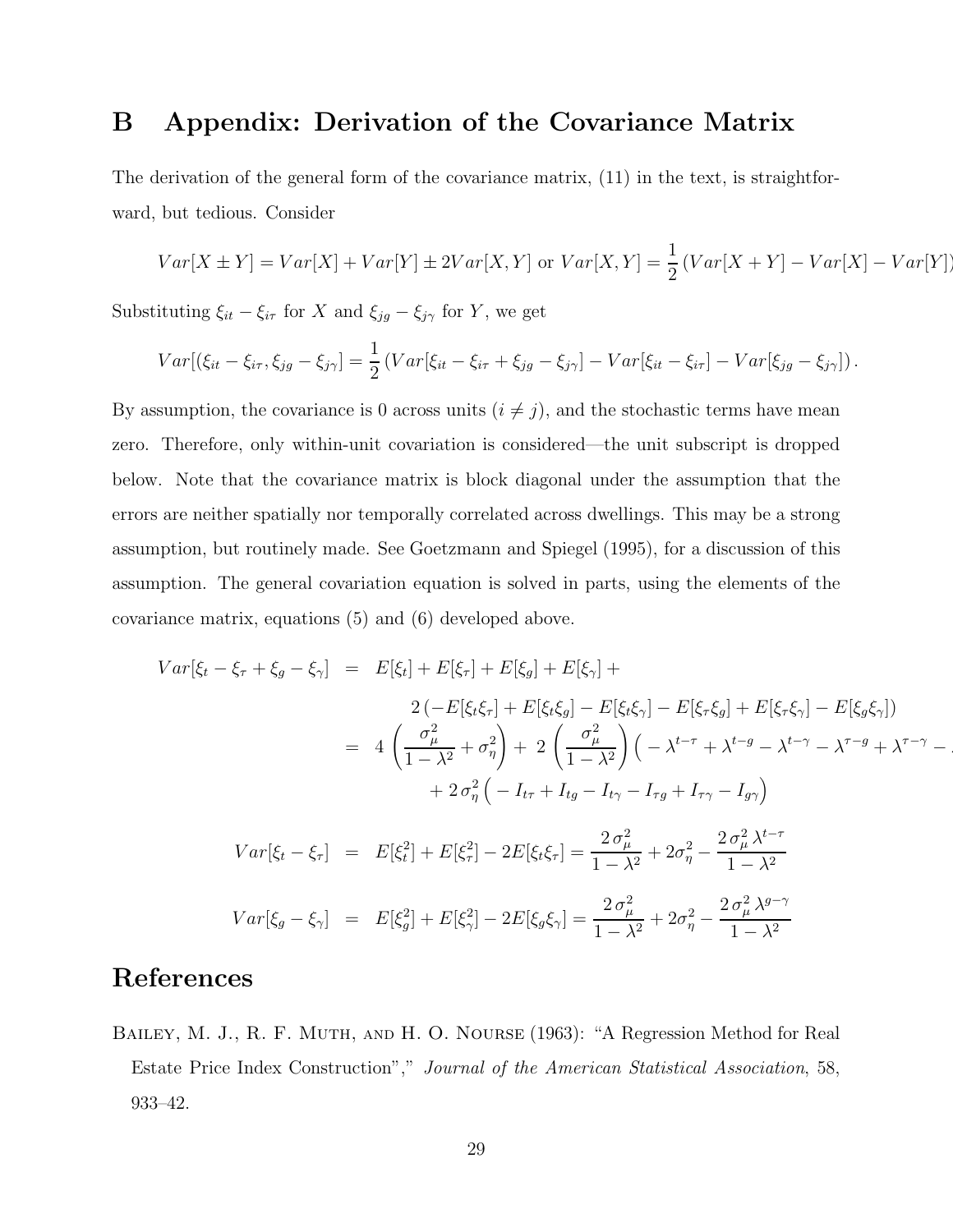Case, K. E., and R. J. Shiller (1987): "Prices of Single-Family Homes since 1970: New Indexes for Four Cities," New England Economic Review, 0(0), 45–56.

- (1990): "Forecasting Prices and Excess Returns in the Housing Market," American Real Estate and Urban Economics Association Journal, 18(3), 253–73.

- Englund, P., J. M. Quigley, and C. L. Redfearn (1998): "Improved Price Indexes for Real Estate: Measuring the Course of Swedish Housing Prices," Journal of Urban Economics, 44(2), 171–96.
	- (1999a): "Do Housing Transactions Provide Misleading Evidence About the Course of Housing Values?," unpublished manuscript, pp. 1–26.
- (1999b): "The Choice of Methodology for Computing Price Indexes: Comparisons of Temporal Aggregation and Sample Definition," Journal of Real Estate Finance and Economics, 19(3), 91–112.
- GATZLAFF, D. H. (1994): "Excess Returns, Inflation, and the Efficiency of the Housing Market," Journal of the American Real Estate and Urban EconomicsAssociation, 22(4), 553–81.
- GATZLAFF, D. H., AND D. R. HAURIN (1997): "Sample Selection Bias and Repeat-Sales Index Estimates," Journal of Real Estate Finance and Economics, 14(1-2), 33–50.

- Goetzmann, W. N., and M. Spiegel (1995): "Non-temporal Components of Residential Real Estate Appreciation," Review of Economics and Statistics, 77(1), 199–206.
- GROSSMAN, S. J., AND J. E. STIGLITZ (1980): "On the Impossibility of Informationally Efficient Markets," American Economic Review, 70(3), 393–408.

<sup>(1989): &</sup>quot;The Efficiency of the Market for Single-Family Homes," American Economic Review, 79(1), 125–37.

<sup>(1998): &</sup>quot;Sample Selection and Biases in Local House Value Indices," Journal of Urban Economics, 43(2), 199–222.